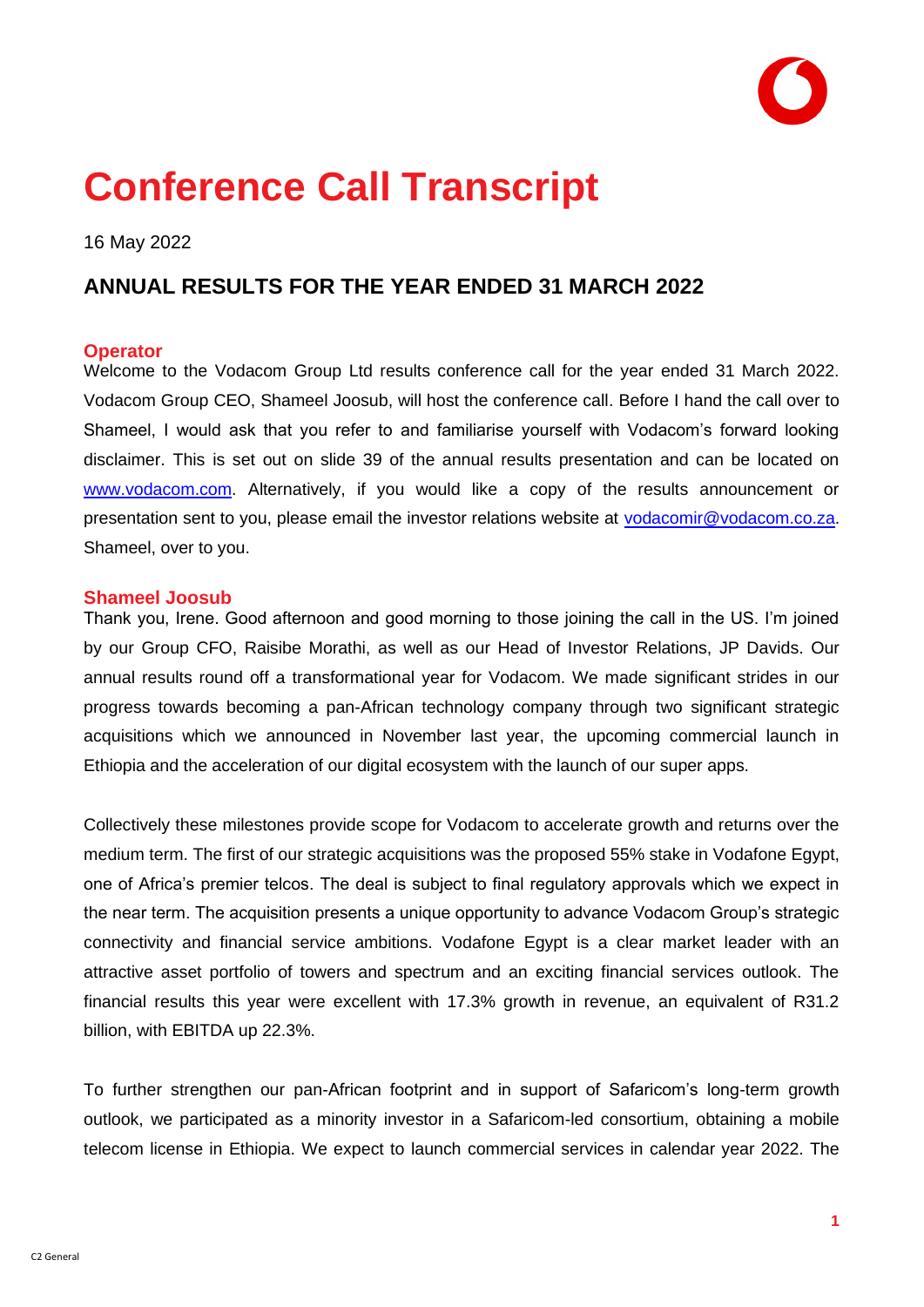

combination of our existing footprint, Egypt and Ethiopia means that we will now address a population of more than half a billion people.

Connectivity is at the core of Vodacom, and we are the mobile network leader across our footprint. The recent acquisition of 110 MHz of high demand spectrum in South Africa provides us with critical certainty. Our R5.4 billion investment will support network performance and contribute to the longterm sustainability of Vodacom and the industry in our largest market.

In addition to mobile, we also plan to establish a meaningful play in fibre. To support this ambition, we announced the acquisition of a strategic stake in CIVH in South Africa, a leading fibre open access operator. We expect the deal will help narrow the digital divide in South Africa by spanning the reach of affordable high-speed connectivity. In addition to customers benefitting, this is a win for internet service providers who can access the more extensive open access infrastructure.

Our digital ecosystem is integral to our multi-product strategy called the system of advantage. This ecosystem is powered by big data with capabilities across financial and digital services through our IoT platforms. In financial services we have built a formidable business with customers reaching 61 million in the year.

Our scale in financial services is underpinned by Africa's fintech leader by transaction volumes, M-PESA, which has recently celebrated its  $15<sup>th</sup>$  anniversary. M-PESA processed \$324.6 billion of transaction value during the year, or 52 million transactions a day, a truly impressive number. In South Africa Airtime Advance and the insurance products which are supported by big data supported another strong year of double digit growth.

Building on our foundation as Africa's leading fintech operator, we launched our VodaPay and M-PESA super apps in the year. The super apps are critical to building out our two-sided ecosystem which brings together consumers and merchants. Additionally, the super app approach supports a major change in our partnership model as we expand from a few partners to thousands of service providers. Critically, the super app removes the barrier of physical limitations for consumers and merchants, which can extend well beyond geographical boundaries and our addressable market. Put simply, as transactions compound, we take our cut, a bit like an iOS or a Google Play Store.

Again, this year and in line with our purpose led model, we stepped up our efforts to support and uplift the communities across our markets. Together with Vodafone we committed to a significant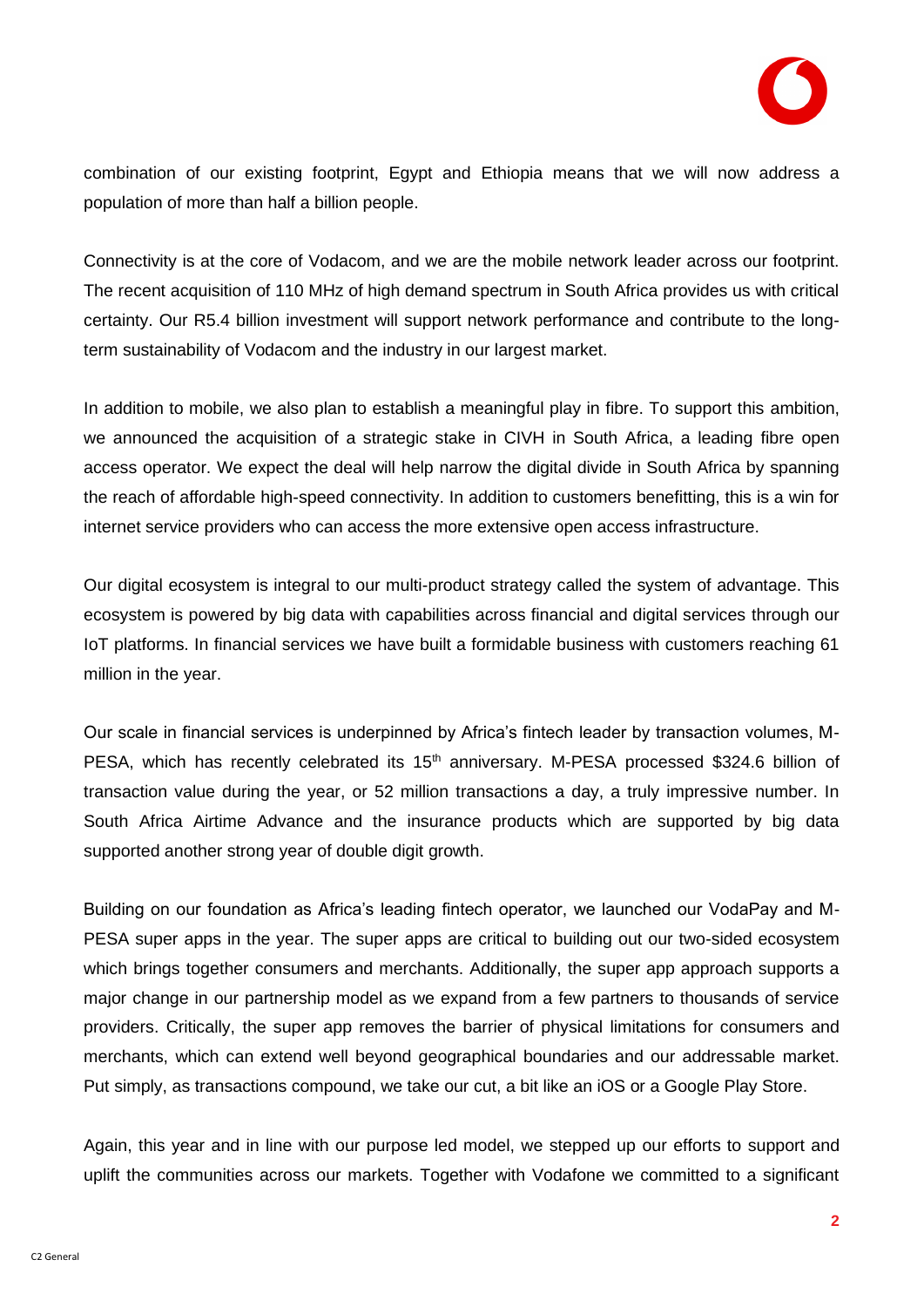

investment in 4G population coverage as part of the ITU's Partner2Connect programme. In the KwaZulu Natal region of South Africa, which has recently been ravaged by both social unrest and devastating flooding, Vodacom accelerated efforts to assist communities impacted by the economic fallout.

In Mozambique we contributed to the Hope4Palma campaign by providing food, shelter and personal hygiene items which reached closed to 5,000 families displaced by the conflict in the Cabo Delgado province. In the DRC we provided free connectivity and launched a fund together with the Vodafone Foundation to support communities in the DRC devastated by the Goma volcanic eruption.

In keeping with our continued efforts to combat COVID-19, the Vodafone Foundation and Vodacom Foundation donated R87 million to purchase vaccines and support vaccine rollout to vulnerable people in hard to reach communities across our markets. This includes funding the delivery of cold chain units to the DRC, Mozambique, South Africa and Tanzania. We believe that vaccine support is key to accelerating a return to normality, restating economies and simulating employment across our markets.

In addition to our progress on purpose and strategy, I'm pleased to announce a strong set of results today. Some of the highlights include strong free cash flow generation of R15.7 billion with our final dividend up 4.9% to R4.30 per share. This brings the full year dividend to R8.50 per share, an attractive 6% yield. As we accelerate growth, we remain exceptionally focussed on our returns profile. Pleasingly, our return on capital employed increased by 1% to 23% in the year, underlying our strong execution. Actually, 1.4% to 23.4%.

At group level some of the other highlights were as follows. We reported revenue of R102.7 billion, a strong result, up 5.8% on a normalised basis. Service revenue growth of 4.6% on a normalised basis was supported by a resilient performance in South Africa and growth of our new services such as IoT and financial services. We added 6 million customers and now serve a combined 130 million customers across the group including Safaricom.

Our financial services business continues to show how lots of small can equal big. M-PESA including Safaricom processes over 52 million transactions daily. Our South African business facilitates 5 million airtime advances per day. These transaction volumes speak to the scale of our business. Group operating profit was up 5.4% on a normalised basis, consistent with our medium-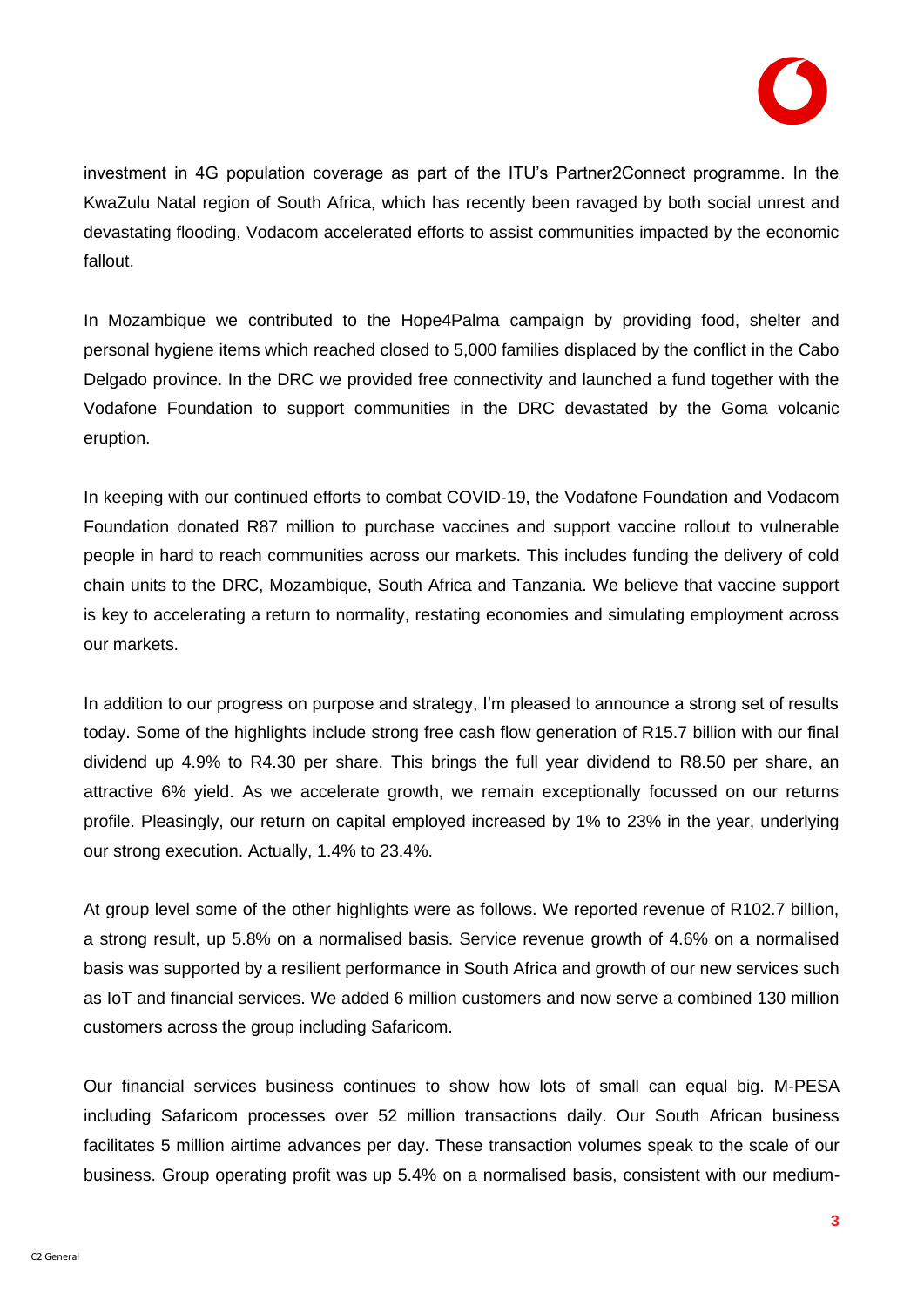

term target. This was particularly pleasing given the impact of mobile money levies in Tanzania, but more on this later.

Capital expenditure was up 10% as we accelerated spend to capture the buying power of a strong Rand and mitigate potential supply chain challenges to come. Despite the step up in investment, we grew free cash flow 4.6%, just ahead of net profit growth.

At a product level we reported strong growth in our new service categories, reflecting our multiproduct strategy. These new services, which comprise fixed, IoT, digital and financial services, reached 18% of group service revenue. IoT revenue was up an impressive 32.1% supported by strong base growth. Our IoT customers reached 6.8 million, up 13.1%. IoT now generates R1.4 billion of revenue. Financial services was up 14.4% on a normalised basis. Adjusted for the mobile money levy impact in Tanzania, financial services was up 23.4%.

Shifting focus to South Africa, service revenue grew 3.8% to R58.5 billion and was supported by continued demand for connectivity, incremental wholesale revenue, and growth in our new services, an impressive result given the demanding comparative associated with lockdowns in the prior year. New services contributed 14.4% or 8.4 billion to South Africa's service revenue. IoT revenue delivered excellent growth of 29.4% while financial services revenue increased 12.4%.

Financial services performance was supported by Airtime Advance and our insurance products. We advanced R13 billion in airtime during the year amounting to 45.2% of total prepaid recharges. Our insurance revenue increased 13.1% with policies up 14.7% to 2.4 million as we continue to expand our portfolio of products.

Vodacom Business had another strong period with revenue growth up 11.6% supported by our innovative work from home solutions and sustained growth in fixed services. The contract segment performed well with revenues up 5.5% and we added over 270,000 customers. Our prepaid performance was broadly flat in the year after adjusting for the R142 million once-off in the prior year. This was a very pleasing result given the strong prior year comparison which was associated with stringent lockdowns. Higher customer engagement supported prepaid ARPU of R56 which is above the pre-COVID-19 levels of R54.

Data metrics remain strong. Data traffic was up 19.2% in the year, accelerating to 24.3% in Q4. We added 1.8 million data customers and increased the number of smart devices on our network by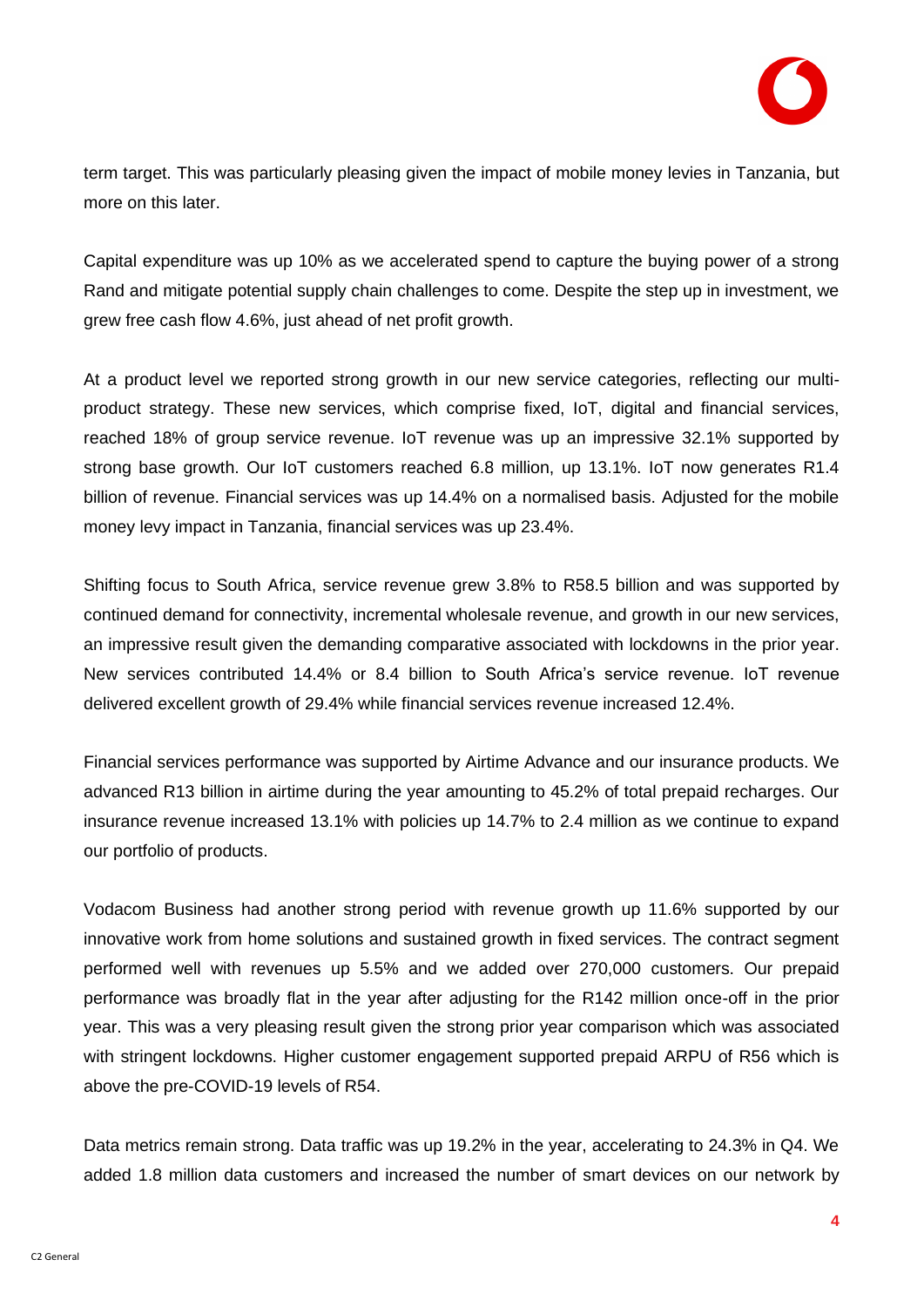

13.1% to 26.2 million, while the average use per smartphone device increased 14% to 2.4 GB per customer.

EBITDA grew 3.3% and was impacted by R142 million loyalty provision release in the prior year and the phasing of costs versus the prior year. Also, we accelerated spend on technology opex to support improved network resilience, power challenges and higher rates of vandalism. Pleasingly, this intervention supported a market leading network NPS position by year end. Our R5.4 billion investment in spectrum is expected to further support network performance.

Our international operations reported service revenue of R22.2 billion, up 5.6% on a normalised basis. This performance was supported by a strong growth in data and M-PESA. Our customer base increased 4.9% to 41.7 million with net additions of 2 million customers, reflecting strong commercial traction across the portfolio. Growth would have been even stronger had it not been for the barring of customers in Tanzania to comply with biometric registration.

Data services remained a key driver of growth and our commitment to connect for a better future. We added 531,000 new customers to end the period at 21.2 million data customers, supporting normalised data revenue growth of 16.4%. again, these numbers were impacted by the biometric deletes in Tanzania.

M-PESA revenue on a normalised basis was up 15.5%, contributing 22.3% of international service revenue. The result was supported by excellent growth in the DRC, Mozambique and Lesotho as M-PESA Africa drives best practise and product development across the markets. The M-PESA lowlight in the year was the introduction of mobile money transaction levies in Tanzania from July 2021. The levies had a material negative impact on financial inclusion, and we continue to engage with the government on further reductions. The impact of the levies on our numbers was also material. Adjusting for this impact, normalised M-PESA revenue was actually up an impressive 29.5%. Operating profit was 13.5% on a reported basis supported by excellent cost containment.

Concluding my review with Safaricom, from a numbers perspective Safaricom contributed R3.1 billion to group operating profit, down 11.9%. The reported number was impacted by material foreign exchange headwinds in the year and Ethiopia start-up losses. On a normalised basis Safaricom's contribution to group operating profit was up 17.7%. This double digit growth profile is more reflective of Safaricom's underlying performance of the Kenyan operations in the year.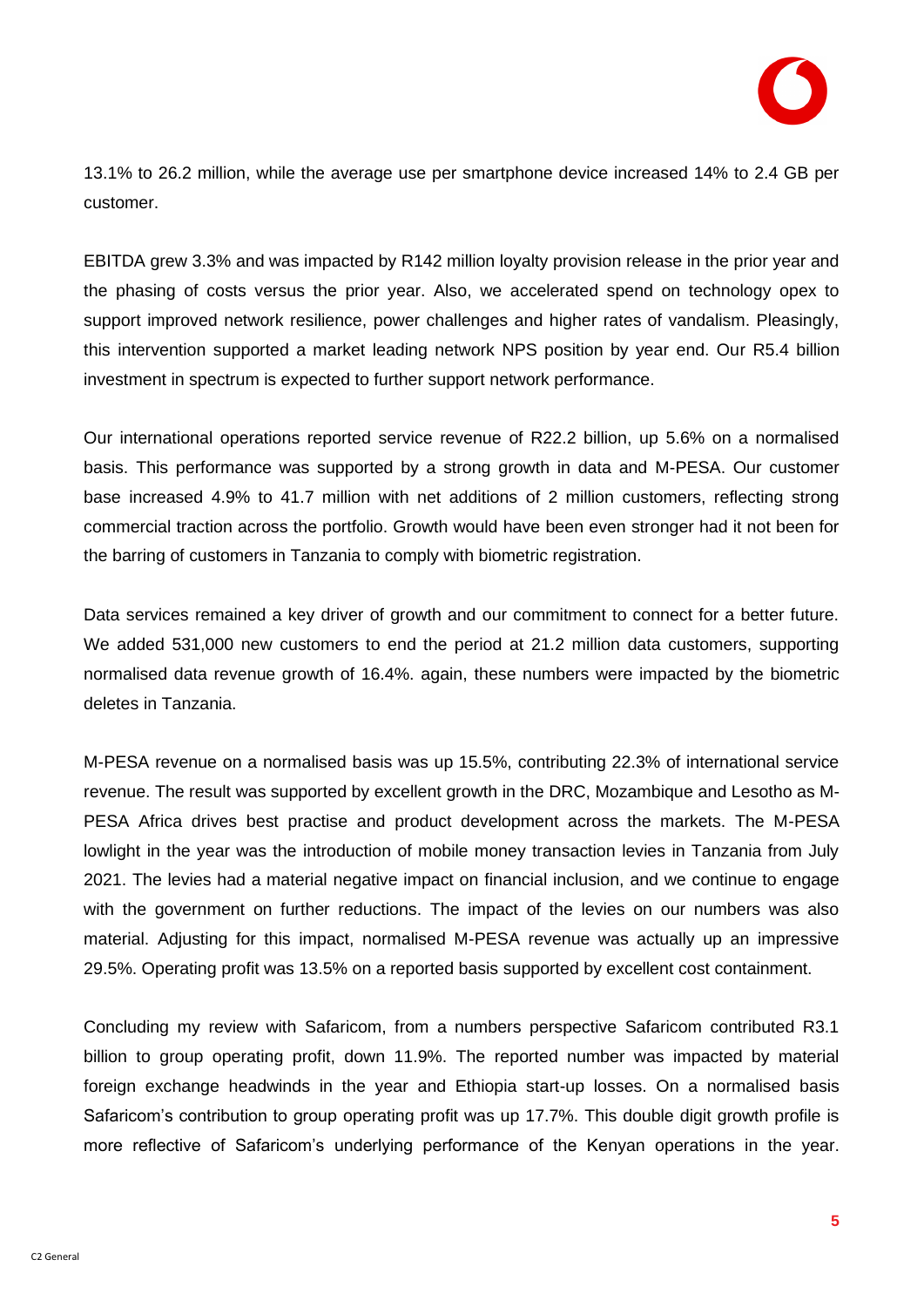Notably, service revenue was up 12.3% supported by an excellent growth from M-PESA and fixed revenue.

M-PESA revenue was up 30% in the year underpinned by strong platform growth, product adoption and updated P2P pricing from  $1<sup>st</sup>$  January 2021. The strong revenue recovery supported a 14.9% Kenyan EBITDA growth with margins expanding 0.7% to 51.7%. the reported EBITDA growth of 11.1% was impacted by start-up losses relating to Ethiopia.

Additionally, Safaricom provided an update on our Ethiopian consortium noting an improved outlook on security and political situation in the country. Our consortium is proceeding with its plans for operational readiness and expects to launch commercial services during the calendar year. The launch will be associated with an investment year for Safaricom which is reflected in its guidance. Further, Safaricom guides that this investment will be supported by another strong year for its Kenyan operations. Raisibe and I are now ready to answer an questions that you may have.

## **Operator**

Thank you. Ladies and gentlemen, if anyone would like to ask a question, you are welcome to press \* then 1 on your touchtone phone or on the keypad on your screen. If you however wish to withdraw the question, you may press \* and then 2 to remove yourself from the question queue. If anyone would like to ask a question, you are welcome to press \* and then 1. Our first question is from Preshendran Odayar of Nedbank CIB. Please go ahead.

## **Preshendran Odayar**

Thanks very much, and congratulations on the results. I've got two questions from my side. Firstly, on Tanzania, the impact on mobile money revenue seemed to have doubled from Q3 to Q4. Are you looking at any other ways to lessen the impact on transaction volumes, because it seems like that's what's being impacted by this levy? So maybe lowering your fees to limit the downside impact from this. The second question is given the newly acquired spectrum that you've got post the auction, what percentage of your traffic that you used to offload during peak periods to Rain is now being catered for on your own network, so basically no more roaming on Rain during your peak periods? And have you started receiving any leasing revenues from your Liquid agreement? Thanks.

## **JP Davids**

Preshendran, maybe I can take the first one on Tanzania levies and then hand over to Shameel on spectrum. So, we disclose the revenue impact of R708 million for the Tanzanian levies. That is for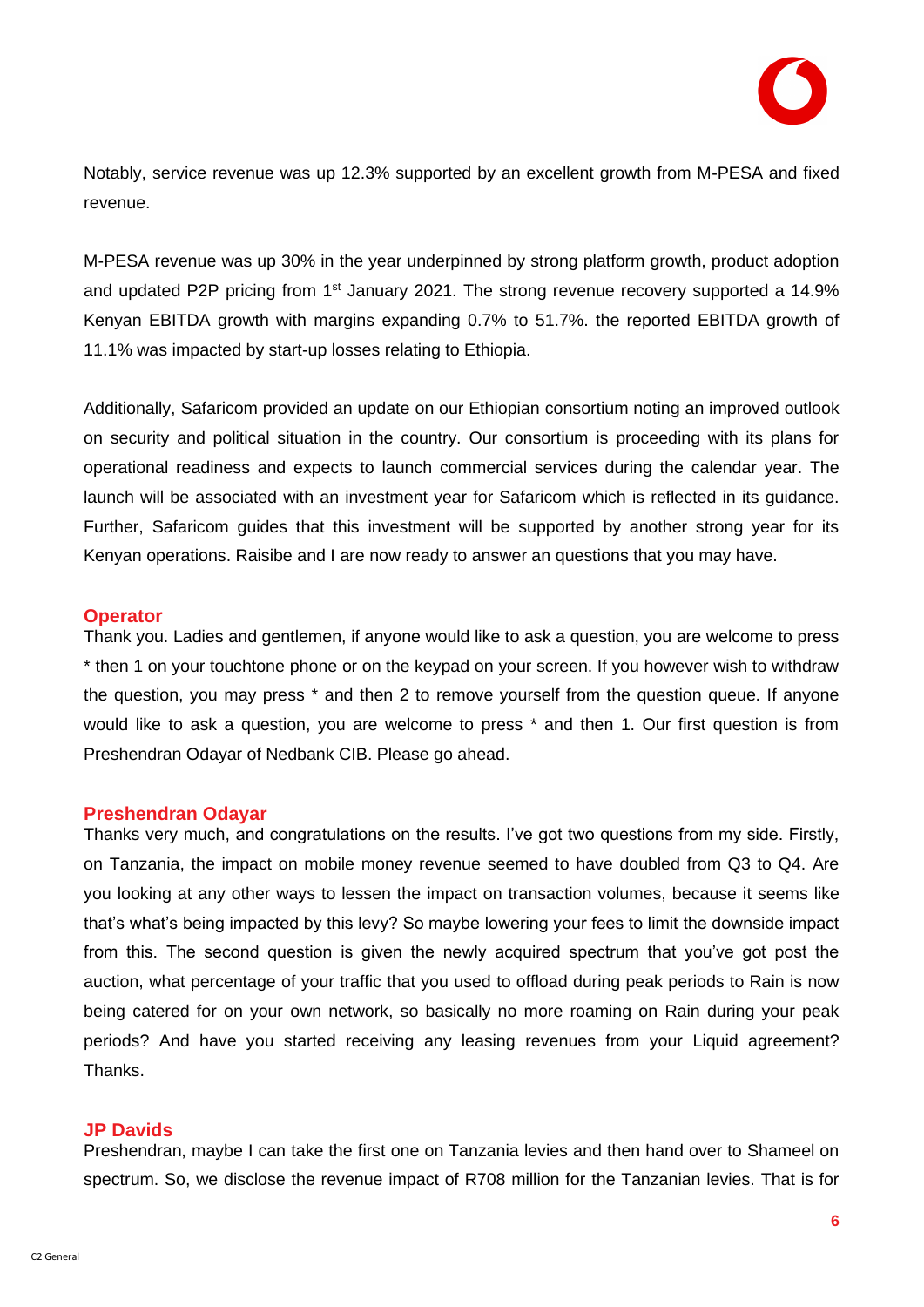

three quarters, so the second quarter, the third quarter and the fourth quarter. The levies were implemented on 15<sup>th</sup> July 2021. The phasing across the quarters was reasonably similar and is around R225 million in this quarter and similar in the prior quarters. The impact hasn't really changed. And I guess it's fair to assume that that impact will remain with us in the quarter that we're going through now, and then clearly lapping this issue from the 15<sup>th</sup> July. Shameel, on to the spectrum question.

#### **Shameel Joosub**

I think on the spectrum part, remember there is no optimisation being done at the moment because we still don't have the spectrum. Remember the spectrum only becomes available  $1<sup>st</sup>$  July post the temporary spectrum expiry. The license has been issued, so technically it is now our spectrum. In there as well is they have given us use of the 700 spectrum and the 800 spectrum, depending on which operator you are, but you've only paid for what is completely usable right now. Although we will probably be able to use it whilst there is interference, we won't get charged until they now official say to us its fully available and we can then charge you. So, we've only paid R3.2 billion of the R5.4 billion at this stage. That's the first part.

What we will then do is use that to optimise. the important thing – and I'm not sure most people get just how big our spectrum auction was for us – is getting 80 MHz of contiguous spectrum in 2.6 is huge. And the reason it's huge is because the radios now can have the ability to do both 4G and 5G. So, you can do both, and then you can basically have your 5G services running, but most of your resources are allocated to 4G as the traffic picks up in 5G you can cut across.

Now, before this when we rolled out the 4G network a couple of years ago, you had to roll out new radios for 4G. Then if the ecosystem of the devices wasn't there, it was to a large degree you were investing ahead of the curve and then waiting for the devices and everything to catch up. So, this is a lot more efficient. We will optimise our traffic to be on our own network first, and then of course use the agreements that we have. And on the Liquid side we haven't done too much. So no, there is no big fees coming through at this stage.

## **Preshendran Odayar**

Thanks Shameel. Just going back to JP, another way to ask that question quite bluntly is obviously MTN Ghana has got a similar thing with e-levies there. To counter the drop in transaction volumes they have lowered the fees. My question is that R708 million for three quarters – I'm just playing devil's advocate – if you had to reduce fees by a certain percentage, would that lessen the impact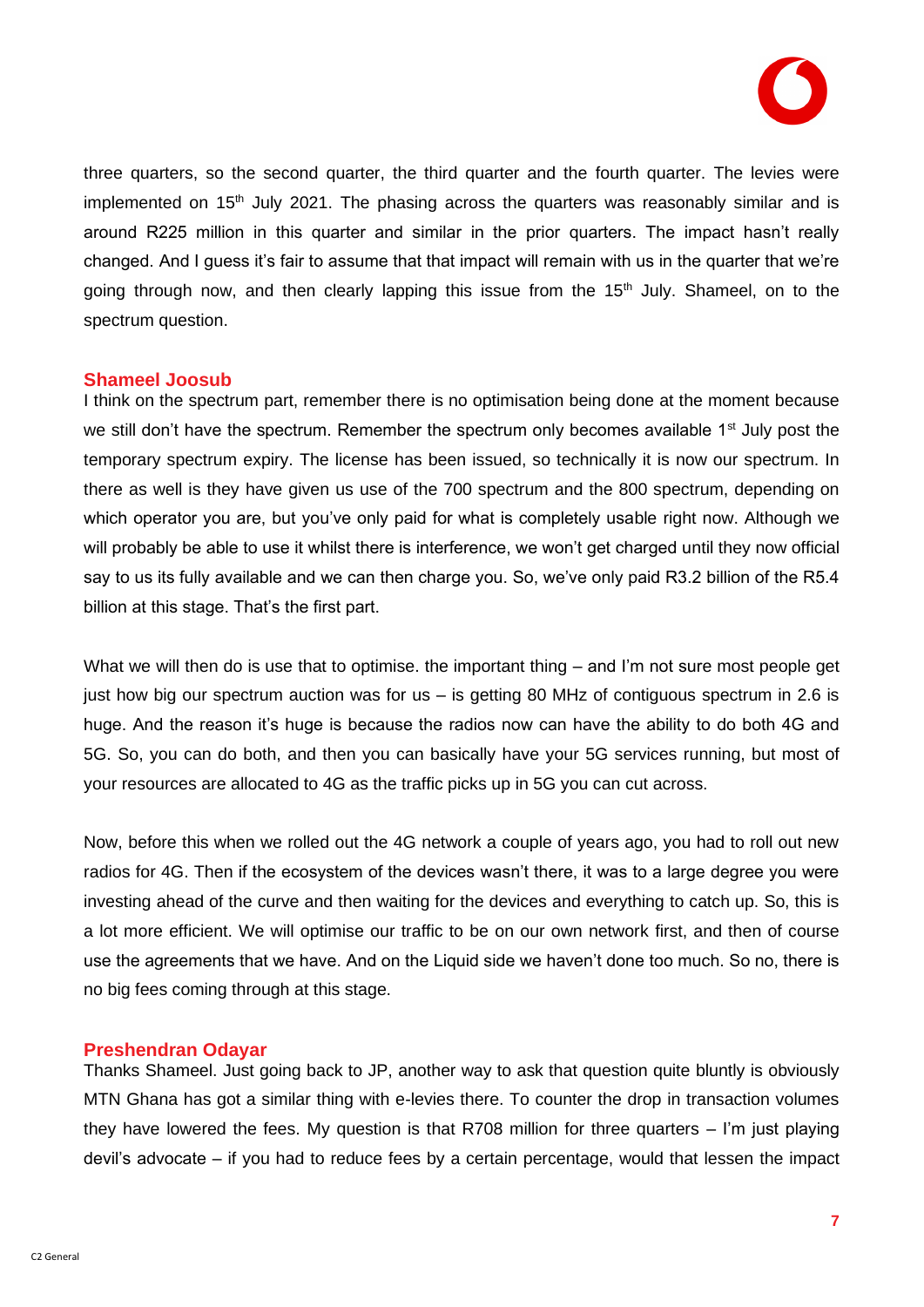

on transaction volumes? Or have you done some sort of an exercise like that? I'm just curious on if that is at all possible there.

#### **JP Davids**

It's a very fair question. I guess we look at if there's any way we can help the consumer in Tanzania. The issue in Tanzania specifically is that your average cost per transaction went up 5x to 10x. There is only so much you can do on the operator's side. With that all said and done, Airtel for the first time disclosed the impact of Tanzanian levies in its results. And based on our market shares it's actually very similar to the number we are calling out on a quarterly basis. And they are at a deep discount, if not free in most cases on P2P. There is not a clear rule of thumb here to say cut your P2P pricing and that will save the day. In contrast, I think what saved the day here is ongoing engagement with the government with a view that lowering the levies after the 15<sup>th</sup> July 2022 will support better financial inclusion.

#### **Shameel Joosub**

I think also you've got to balance on where the fees are charged. It's not like they're going to go from charging fees to no fees. But I think where in the ecosystem you charge the fees is also important. And therefore, what you don't want to do is charge the fees on cash in and cash out. That's where the issue of this is, because then you start affecting the underlying service. Remember what actually happened is from quarter to quarter it is growing again. It's just that you've basically taken yourself two to three years back. That's what the impact of this was. So, we're back in 2019 and having to claw our way back to 2022 again. That was the real impact of the levies. Pre the levies Tanzania was sizing up to have a very good year.

#### **Preshendran Odayar**

Got you. Thanks very much, Shameel. And thanks, JP, as well.

#### **Operator**

Our next question is from Myuran Rajaratnam of MIBFA. Please go ahead.

#### **Shameel Joosub**

Before we go to Myuran, just one thing. Also, just remember in the Tanzanian context what they have given us is a price floor on data, which I think is hugely beneficial going forward. Like what we're seeing in Egypt with the price floor, when you've got usage growth, usage growth converts into ARPU growth, whereas in the rest of telcos around the world you have the usage going up and invariably you have it being offset with price decreases or price erosion or changes in the effective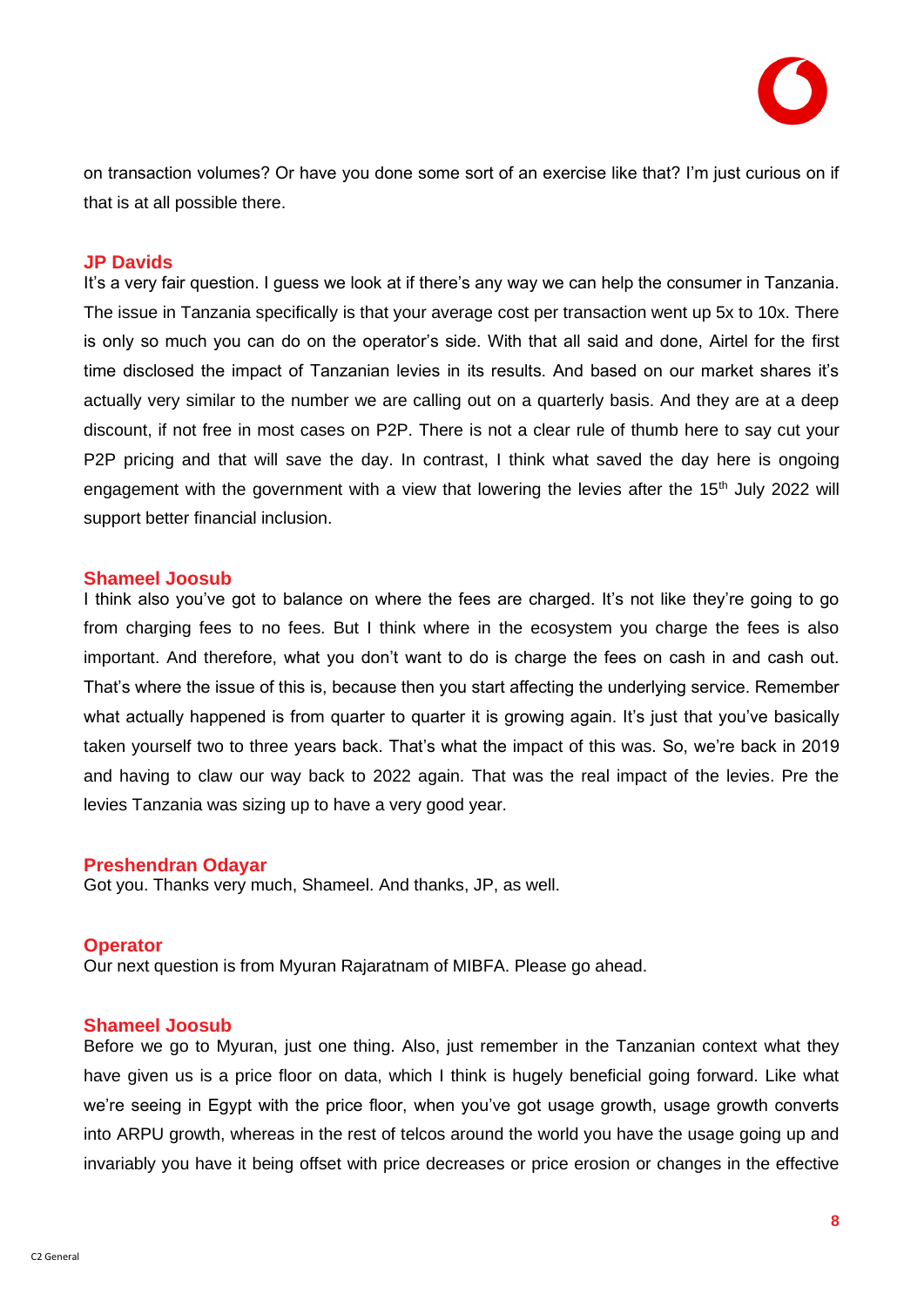

rate. So here you will start to see more of that coming through. So, I think what that does – and a lot of the price floor will be implemented in the coming months, so that will help to make sure that we have a healthier business going forward. Go ahead, Myuran.

## **Myuran Rajaratnam**

Good afternoon. Can you hear me?

## **Shameel Joosub**

Yes.

## **Myuran Rajaratnam**

Okay, perfect. I have two questions if I can, Shameel. The first one is Madi brought up a good point that Telkom has two roaming partners. And then you pointed out that 80% of the traffic is contracted with Vodacom. If memory serves, roaming started in November 2018, if I remember correctly, with you. So how long has it got left on that contract with you between Telkom and Vodacom? That's my first question.

## **Shameel Joosub**

So, the current agreement goes till 2024, and of course we're in talks to renew and extend.

## **Myuran Rajaratnam**

Great. The second question, you said in the results presentation earlier that you only buy good assets. But that's only part of the requirement, right. It's also important to buy them at decent prices. And perhaps my American friends on this call will understand it. I would like to challenge you a little bit on that. It seems like you've overpaid for both CIVH and Egypt. The analysts point out Vodacom's got a good track record. Look at Safaricom. But even that, Shameel, you bought that five years ago. It was at KSh 20. Today it's at KSh 30. That's a five year CAGR of about 8.5% annually. You add a dividend to that, that's 12.5%. That's clearly an appropriate return for a frontier market like Kenya given the cost of capital in Kenya.

And the Egypt acquisition – and I've said this before – is quite expensive. You yourself say it's 6.5x EV EBITDA. But the currency depreciating 18% against the US Dollar and the price you're paying is \$16, and there is potential for further depreciation, it looks like it's more expensive than Safaricom trading at 9x EV EBITDA today. I'd just like to hear your comments about why you think this is a great deal. I can see it's a great deal for Nick Read sitting in Paddington because it gives him an exit strategy, but I can't see why it's a great deal for the rest of us. Maybe you can explain it to me.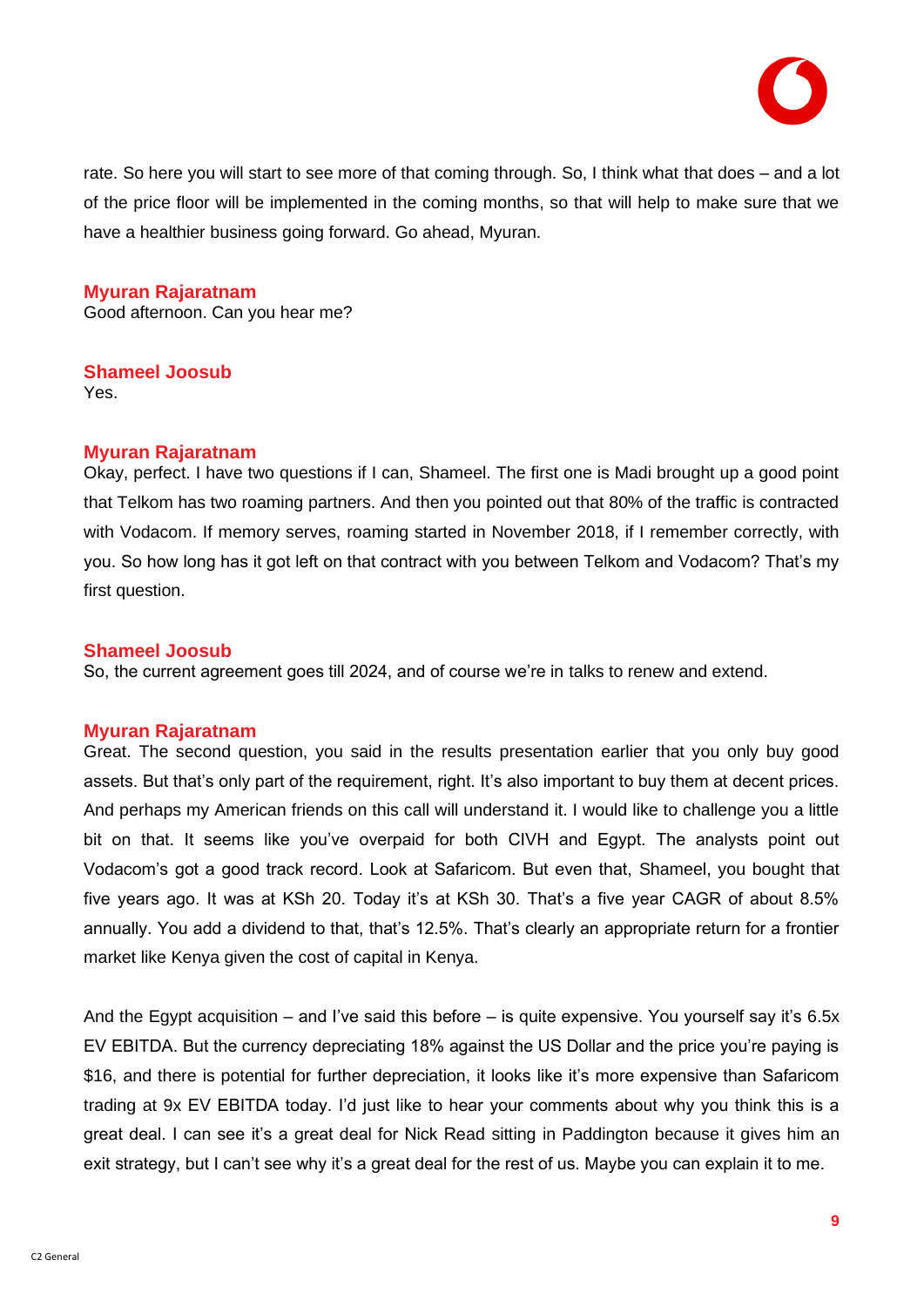

## **Shameel Joosub**

Okay, first I think your comparison with Safaricom is a bit disingenuous, right. Were you going to give us an accolade when the share price was sitting at 42 a few weeks ago? I think it's a little bit unfair you're taking it at the trough of the share price. Look, on Safaricom, on a serious note, I think we've done really well if you look at the average share price over the last year. You're looking at over 17% return. I think we're quite comfortable that the Safaricom asset has been hugely transformational, not to speak about what it's done in terms of financial services and what we've managed to build together and a track record there, and what's to come. I think on Safaricom I think we've done really well.

Coming to the other two, on Egypt, remember basically you need to look at the PEs. When the deal was done, we were trading at a PE of 13.5% and Egypt was at a PE of 12%. So, you can see it is accretive for us in terms of the acquisition. I think what you can see as well from the business plan is that they're outperforming the business plan with a 17.3% service revenue growth and a 22% EBITDA growth. So, I think the only negative I would say is the exchange rate. I think you've got to look at these assets with a bit of a longer viewpoint than just looking at it today. I think given the growth and the opportunities around financial services, enterprise and so on, I think there's a huge opportunity still for growth in Egypt.

Then coming back to the CIVH asset, if you look at the multiples that these assets are trading at globally and you look at what we're paying, then you can see the difference in price. I can guarantee you, having seen this movie before even with CIVH or with Vumatel, every couple of years the multiples on these assets are going up further and further. It's a very strong asset. It's got a very strong market share. It's got over 40% market share. It's got a very lucrative operating model. And there is still a huge opportunity in South Africa with only 2.2 million homes passed and there are 17 million homes to cover. And of course, with the 5G rollout that needs to happen you need fibre to the base station, fibre to the corporate.

So, I think yes, Myuran, it would have been better if we had made the investment four years' ago. But I promise you if you look at it four years' later you will be having the same conversation. I think we're buying in at the right time. Also, four years ago the business model wasn't completely proven. So, you are buying a better asset, better proven now, with the opportunity to grow. Your margins are 65% to 75%. So, I think a very strong growth profile going forward.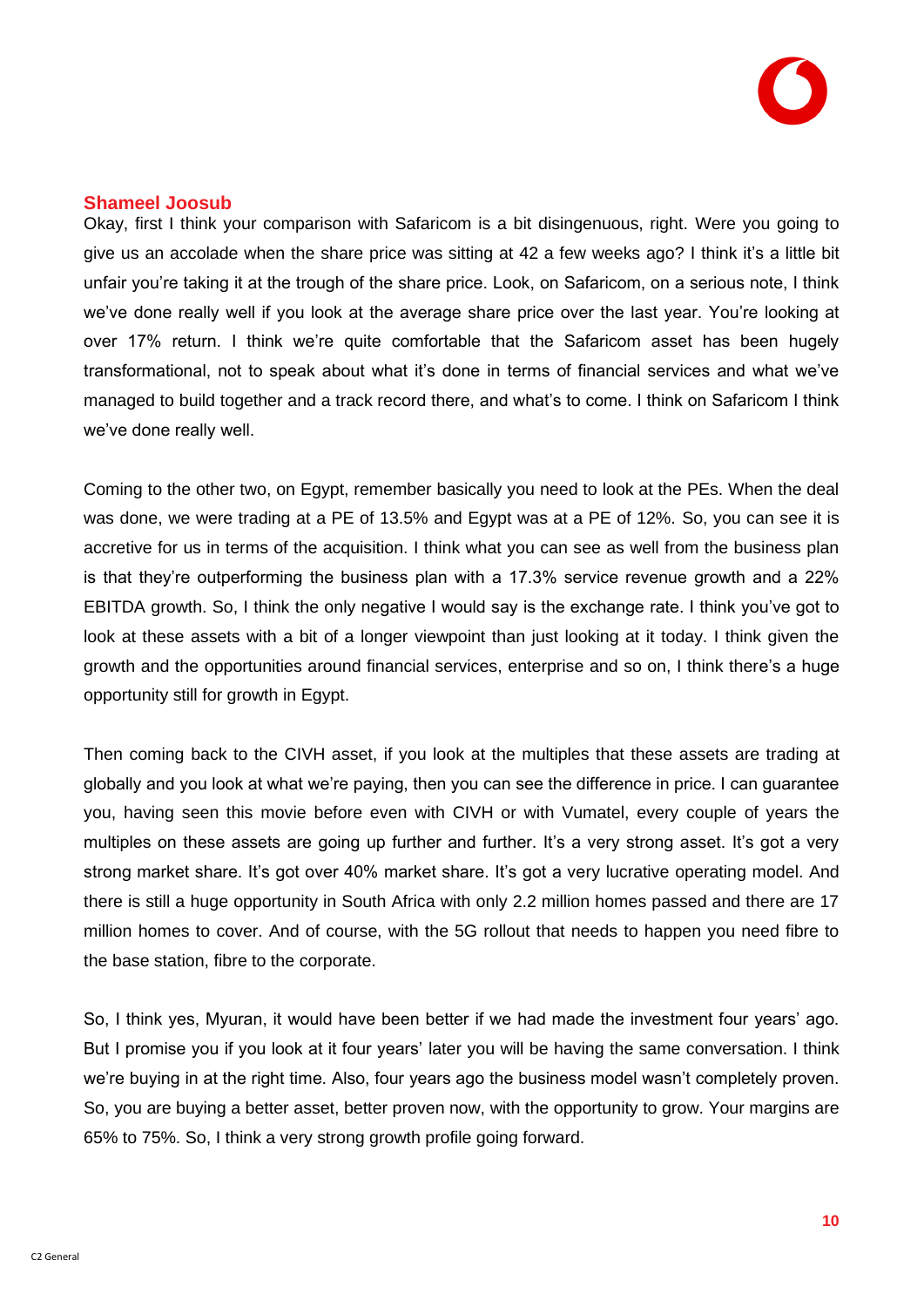

## **Myuran Rajaratnam**

Are you able to repatriate dividends out of Egypt at the moment, or is it a bit like Nigeria where money is a bit stuck?

#### **Raisibe Morathi**

You can repatriate dividends. Vodafone Plc has been able to get dividends out of the business recently. There's no issue there. There are liquidity challenges, but it is no different from many other frontier markets where you have to go through the process of gathering the money, work with the bank that you contract to locally, and then they will eventually pay out the dividend. So, the process that Vodafone has followed in Egypt is no different from what we do in Kenya. Once the dividend is declared, you have to go through the market process and gather the Dollars. But they do get repatriated.

#### **Shameel Joosub**

Vodafone has never had a situation where there is cash stuck there.

#### **Myuran Rajaratnam**

Okay. Thanks so much, Raisibe and Shameel. Very kind.

#### **Operator**

Our next question is from Maurice Patrick of Barclays. Please go ahead.

#### **Maurice Patrick**

Hi guys. Thanks for taking the question. If I could push you, Shameel, a bit on the mobile money trends. You mentioned competition. If I look at, for example, Orange Money, they saw a 25% reduction in their mobile money revenues which they attributed mainly to Wave specifically where they had to react to pricing changes in the marketplace. I was on a Safaricom conference call last week. They give a pretty good message about building a moat around that business in the face of potential new entrants. I'm curious about your high level thoughts in terms of the defensiveness of that business and across your businesses how you can and will defend your mobile money revenues, as you presumably will be seeing new entrants come in aggressively. Thank you.

#### **Shameel Joosub**

Now you can see the logic on why we've created M-PESA Africa. If you sit back and you don't evolve your products and your solutions, competition will come and challenge your positioning in the market. I think we have very strong positions in M-PESA, but it's important that we continue to evolve the services and implement a number of different services beyond just person to person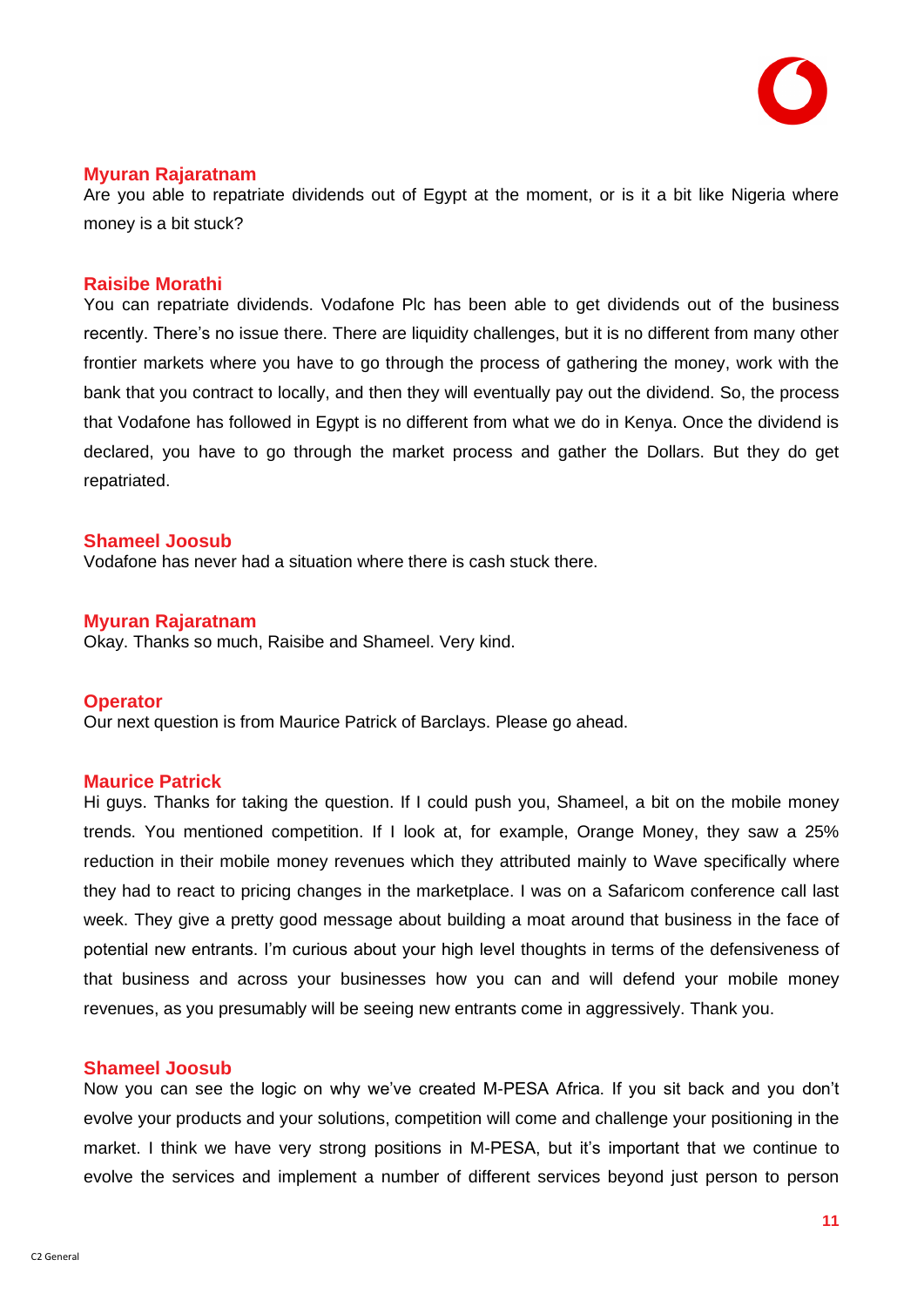

payments. And I think we've successfully managed to do that across all the markets. Of course, we've got a full road map that we're rolling out. We're busy improving the platform. The partnership with Alipay is also extremely important in that context. For example, we will launch the Alipay platform in Egypt as well.

So, I think you have to keep evolving your offerings to your customer and you've got to build what I call a ring around the customer. And also taking M-PESA into this new form where basically we have the mini apps and we're taking it into the e-commerce world also helps us to modernise the platform and the services and solutions around it. Taking it into savings, investments, bringing insurance in, deeper financial value-added services. So, you're doing more with the customer and so on. It might sound a little bit arrogant, but I think what we've managed to do with our financial services plays in the market compared to the other players, we've done really well in deepening the solutions and the offerings around mobile money. And I think some of the other operators have not done so well, and therefore have become under more attack.

#### **JP Davids**

Just a tiny bolt on from my side. Not dismissing Wave as a potential competitor in the future there, they have been very successful by being aggressive on fees, particularly the cash out element. I guess fee pressure is not something unique across our markets where we operate. Particularly in Kenya, particularly in Tanzania we've got intense competition on fees with most competitors often zero rating their fees to win market share. I guess a price only based proposition is not going to be a new threat. But that's not to dismiss the impact of Wave. I think Shameel's broader point is just around the ecosystem approach. That is the key way of keeping competition at bay.

#### **Maurice Patrick**

Great. As a completely unrelated question if I may, Shameel, whilst I have you, on Saturday Etisalat announced they have just bought a 10% stake in Vodafone. I wonder if you have any thoughts on that at all.

#### **Shameel Joosub**

Look, I think it's more for tomorrow's call with Vodafone for you to ask that question. But I think Etisalat has come out saying they like the strategy, they like the plan, they're support of management. They don't want a board seat. So, I think what we will do is look at how we can have stronger partnerships and look for synergies with Etisalat going forward.

## **Maurice Patrick**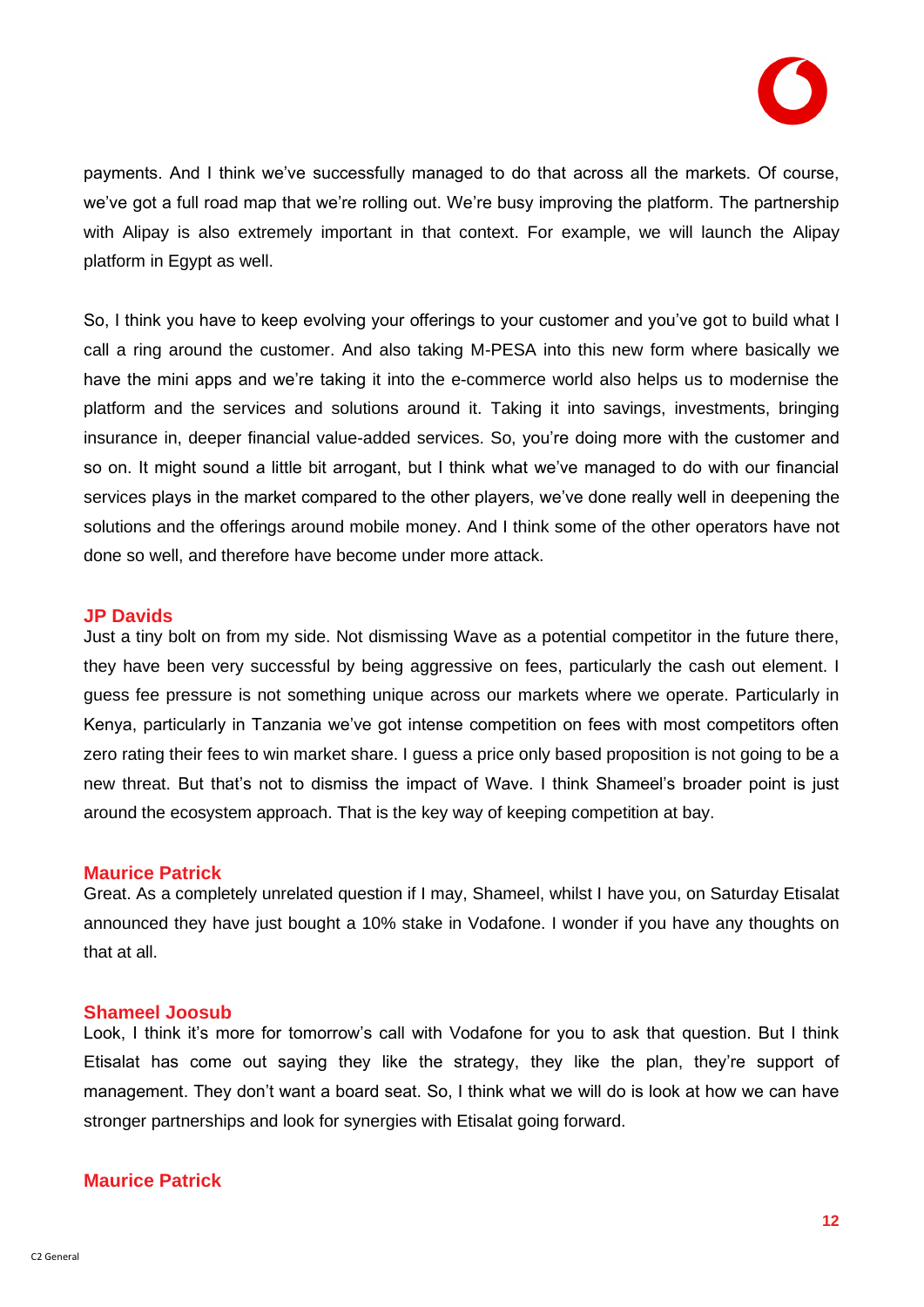Are they in Egypt?

## **Shameel Joosub**

They are. Look, they're a minority investor, so it doesn't really affect in Egypt in any respect. I think at this stage basically the explanation is that it's a 9.8% shareholder in Vodafone who then has a stake in Vodacom who then has a stake in Vodafone Egypt. So, it's quite far removed.

## **Maurice Patrick**

Thank you for the insight, Shameel, as always.

## **Operator**

Our next question is from Adrian Cloete of PSG Wealth. Please go ahead.

## **Adrian Cloete**

Hi. Thank you for the opportunity to speak to you. I've just got a question on the IMF support for Egypt because obviously Egypt is an oil importer. With the Russia Ukraine war that has obviously affected them. What impact does this have on the Egypt economy and Egypt consumer? Obviously, we've seen the impact on the currency. If you could maybe give some colour here. Thank you very much.

## **Raisibe Morathi**

Well, the Egyptian economy was hit by the Ukraine Russia war, and as a result there was a need for their government to approach the IMF, the gulfstates, for additional support to get the economy going. And that somewhat helped to stabilise the environment, although the depreciation in the currency did happen and triggered by the increase of 1% in interest rates. Of course, that is part of the correction for the currency to basically be allowed to free float.

So, in a way we see the impact of the Ukraine and Russia war being slightly elevated in that market compared to the other markets where we operate. But the impact on the business is an issue of telecommunications being a bit of a defensive play. And also, it is a relatively resilient business. They are used to operating in a high risk environment. So, the business performance was 17%, albeit part of that is prior to the Ukraine thing happening. But we still see that business sufficiently successful even with the current circumstances.

So yes, the depreciation of the currency at 20% does mean that their earnings that we consolidate will be slightly less than what we originally expected but operating in the developing economies the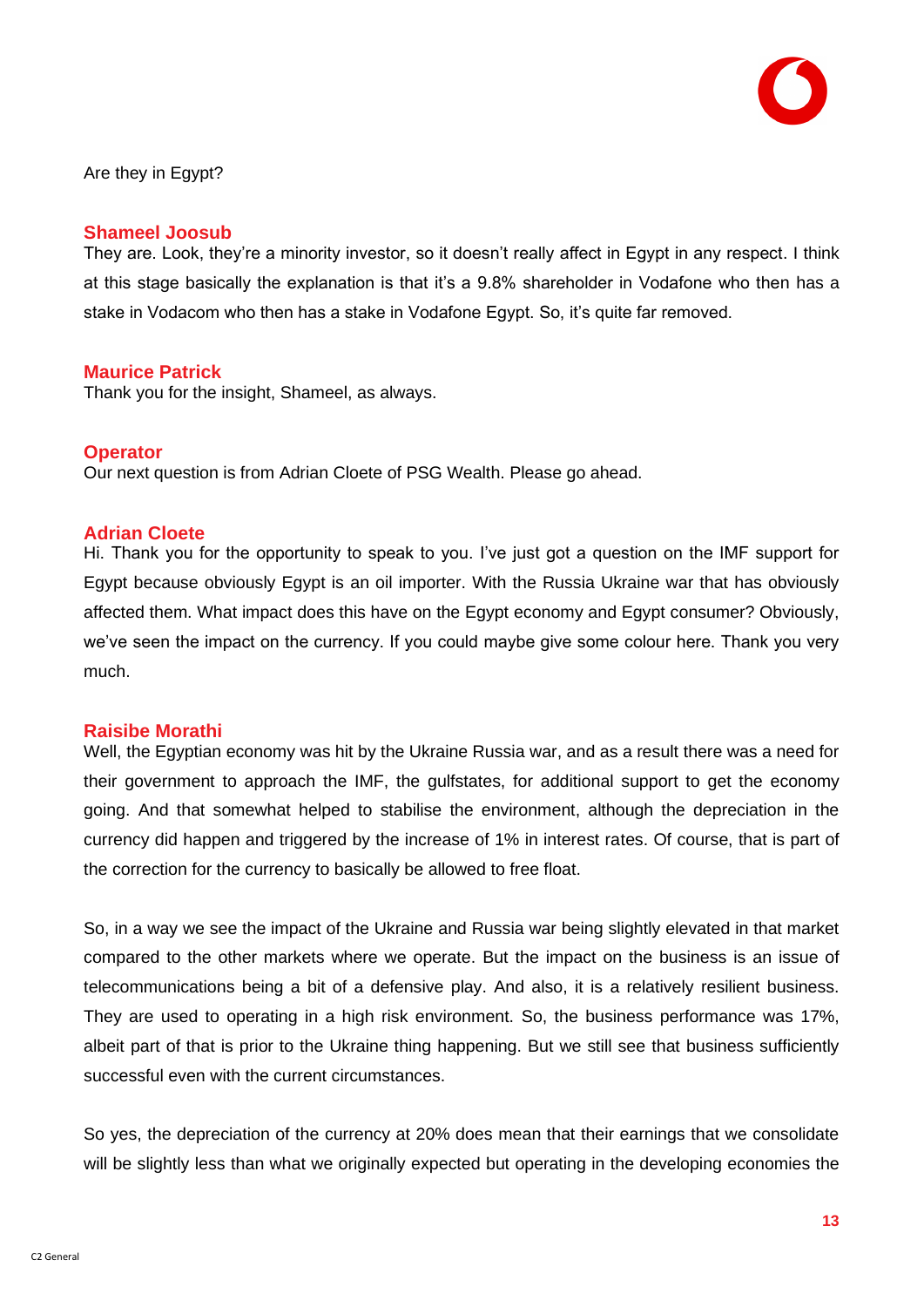

currency risk is one of the things that we know is inevitable. But we don't think that this is likely to affect the investment case in a material way. We will still have this business coming through, growing stronger than South Africa, which is obviously a more mature market, augmented by the strong economics of the pricing floors and the additional businesses that we expect to implement in that environment, i.e., financial services, IoT and so on. For that reason, we still see it as a good contributor in our mix of business and binging some diversification.

## **Adrian Cloete**

Thank you. That's very helpful.

#### **Operator**

Our next question is from Nadim Mohamed of SBG Securities. Please go ahead.

#### **Nadim Mohamed**

Good afternoon. Thanks for the opportunity to ask questions. I've just got three fairly short questions, and all of them relate to South Africa. The first one is just about prepaid data traffic. We saw data traffic go up by 19% year on year, but prepaid revenue was up only 3.1%. I know that was largely because of price reductions and pricing transformation. I'm just curious as to whether we're getting closer to a point where your prepaid data revenue aligns closer to your data traffic growth, seeing that prices have come down quite substantially over the last few years.

The second question is just on capex. Capex in South Africa was R11.1 billion, which is quite substantial. Now that you have this war chest of spectrum, which I assume would mean more headroom in the network, can we assume that your capital intensity in South Africa will start going down from here onwards? Lastly, if I look at peers such as MTN who reported for the Q4 FY22, the same period as Vodacom's Q4, a 7% prepaid subscriber growth, yet all that hasn't translated into revenue growth. I'm just curious because conditions look a bit tough on the ground. Are you seeing more promotional activity, more of the washing effect in market? Just give us a sense of what you're seeing on the ground. Thank you.

#### **Shameel Joosub**

Okay. I think firstly just a comparison back to last year. Remember last year you had a very strong comp and you had lockdowns and these types of things and alcohol bans and so on. I think when you're looking at the South African results and in terms of group results, also look at it with that lens. Frankly speaking, we were opportunistic and took advantage of making sure we had the right products and services to capture that growth. But as people returned to work and the economy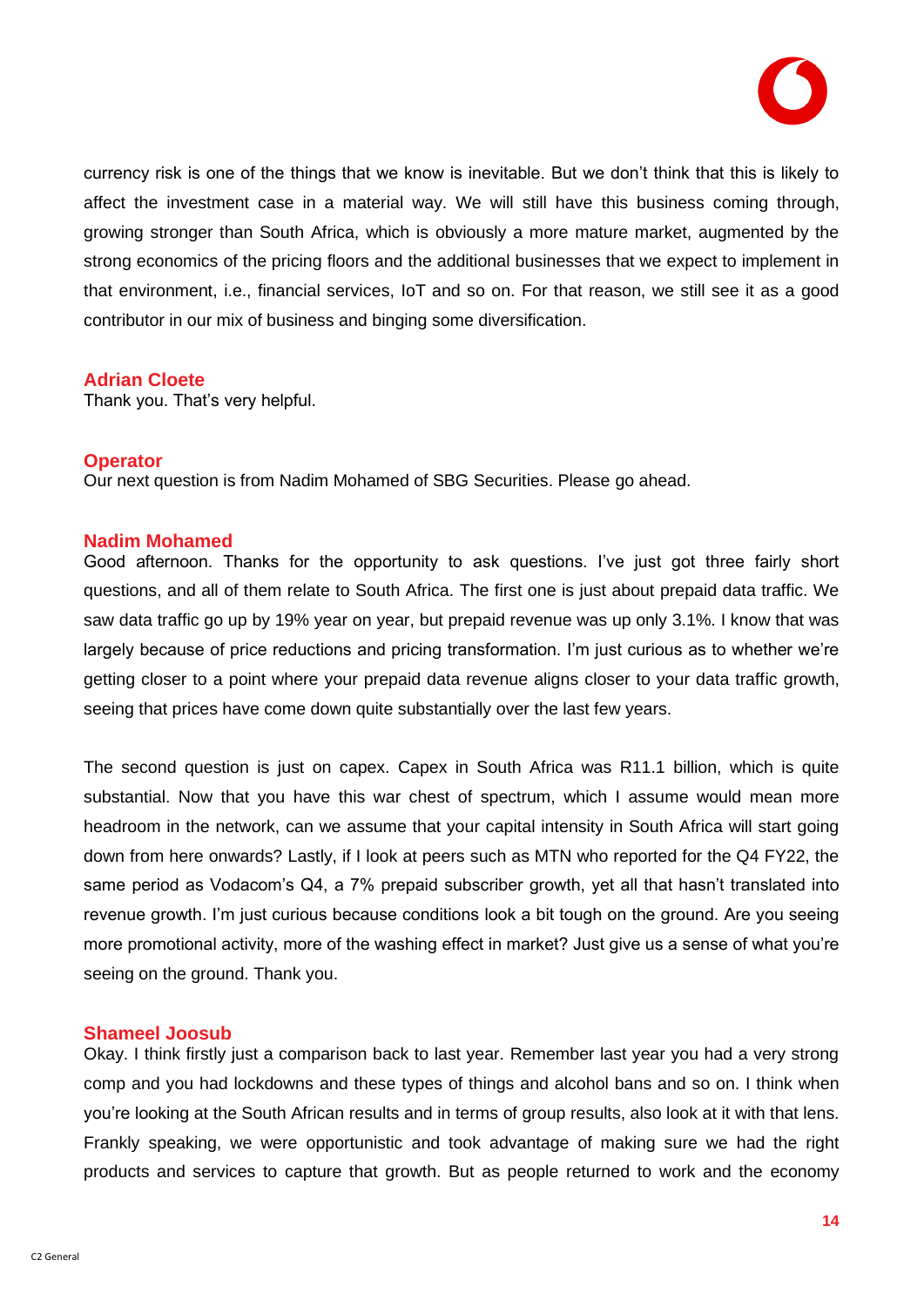starts to normalise, some of those benefits that you would have got from lockdowns, from additional social grants, from alcohol bans and so on will of course normalise as well.

I think the encouraging part is that if you look at prepaid ARPU pre-COVID it was about R54. At the height of COVID it went up to about R64. And now it has come down, but it is down to about R56. So, it is still higher than the pre-COVID level, so it has improved in that respect. So, when you look at it in that context, you're always going to have the negative growth coming through because you had this boost for just over a year where you could take advantage of this technical opportunity that presented itself during lockdown.

But people will go back to normal. However, they will continue to spend more and utilise more data as well. That's the one element. So, when you look at it, look at it from the perspective that customers are still continuing to grow and utilise more data with the average customer now spending on a smart device up to 2.4 GB per customer. That's the context firstly of understanding the numbers.

Will prepaid revenue ever match the data revenue? No, it won't. And the reason it won't is because within that you will always have traffic increases and you will always have new products, new services, new offerings that essentially will either for comparative reasons or to try and get more spend out of the customer have an effect on the effective pricing. So not all the revenue growth will ever convert into traffic growth.

That said, what you do have is a situation where you've changed the landscape of pricing in South Africa. If you go back three years or four years ago, the reality is in some cases competition was as much as 50% to 60% cheaper than us. Today that gap is very small. You're looking 5% to 10% gaps. In some cases, we would be more competitive, and so on. That's why I think you're seeing Telkom not generating the results it was in years gone by, because it doesn't have the structural pricing advantage anymore.

And to some degree the Competition Commission part and the price declines that we built in have played a role in that. Also remember in last year's performance is also a big price reduction built into it. You had strong comps, you had the price reductions, and so on. So, you landed up in a better situation. Now, traffic will continue to grow. Customers will continue to use more data as data becomes a more integral part of our lives. You're seeing countries where customers are spending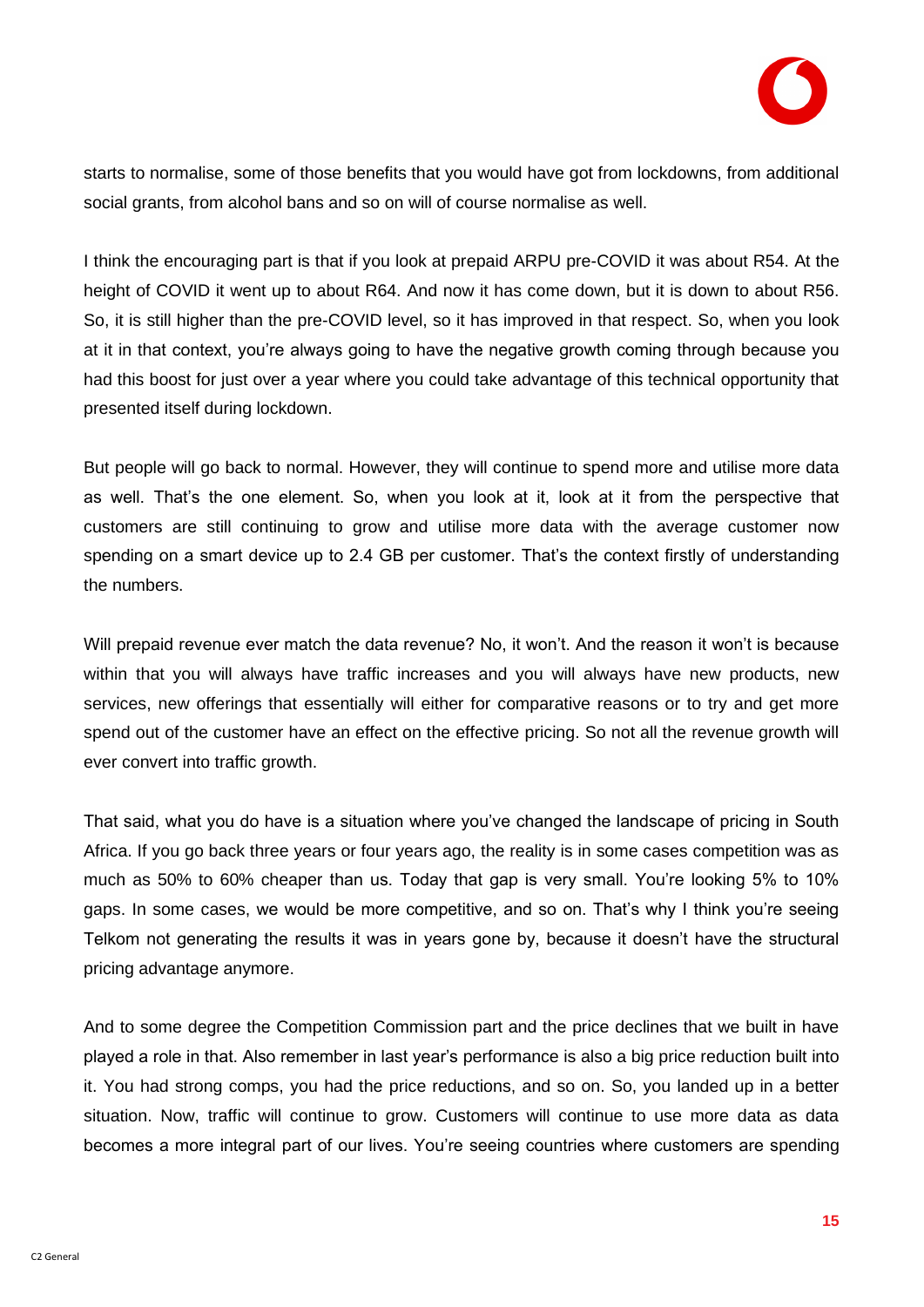as much as 20 GB to 30 GB on data per month. We are at 2.4 GB. So, there is still a long way to go in terms of data traffic growth.

I think the challenge you captured correctly is the traffic growth versus making sure that the pricing transformation is more measured going forward with a bigger proportion of that traffic converting into revenue. I think that's the challenge going forward and that's the opportunity going forward. So, I think one has got to put context in that.

I also note there are some questions about effectively will a consumer be under more pressure on prepaid and so on. I think what the telco sector has shown over the years – you will know having joined these calls multiple times – there are always pressures that come to bear. There are always inflationary pressures. Maybe not the size of Ukraine Russia at this point in time, but telcos do tend to be a lot more resilient in that respect. It is also more important when these kinds of high inflationary pressures come that your pricing is more on the button so to speak. I think that's what we've managed to achieve over the last few years to put us in a much better position. And that will hold us in good stead through this crisis.

## **Nadim Mohamed**

And I think if I can just follow up on the capex question, would we expect given that you have so much more spectrum available a reduction in capex intensity for South Africa going forward?

## **Shameel Joosub**

Yeah, look, normally we spend 12.7% to 13% capex intensity. It's around 13% I would say. This year we did put slightly more in, still staying within the guidance. The reason we did it was a couple of fold. One is equipment shortages, these types of things. We had to take advantage of certain equipment being available and capturing the opportunity around that. Secondly, we also needed to close the gap or the perceived gap with MTN. And I'm proud to say that we have regained market leadership in the network.

## **Nadim Mohamed**

Thanks for that. Just on the last question, are you seeing a bit of a washing machine effect with a lot of promotional activity for SIMs that may not be profitable? We see very high growth rates in prepaid subs with the likes of MTN. I'm just curious whether you're seeing that on the ground at the moment.

## **Shameel Joosub**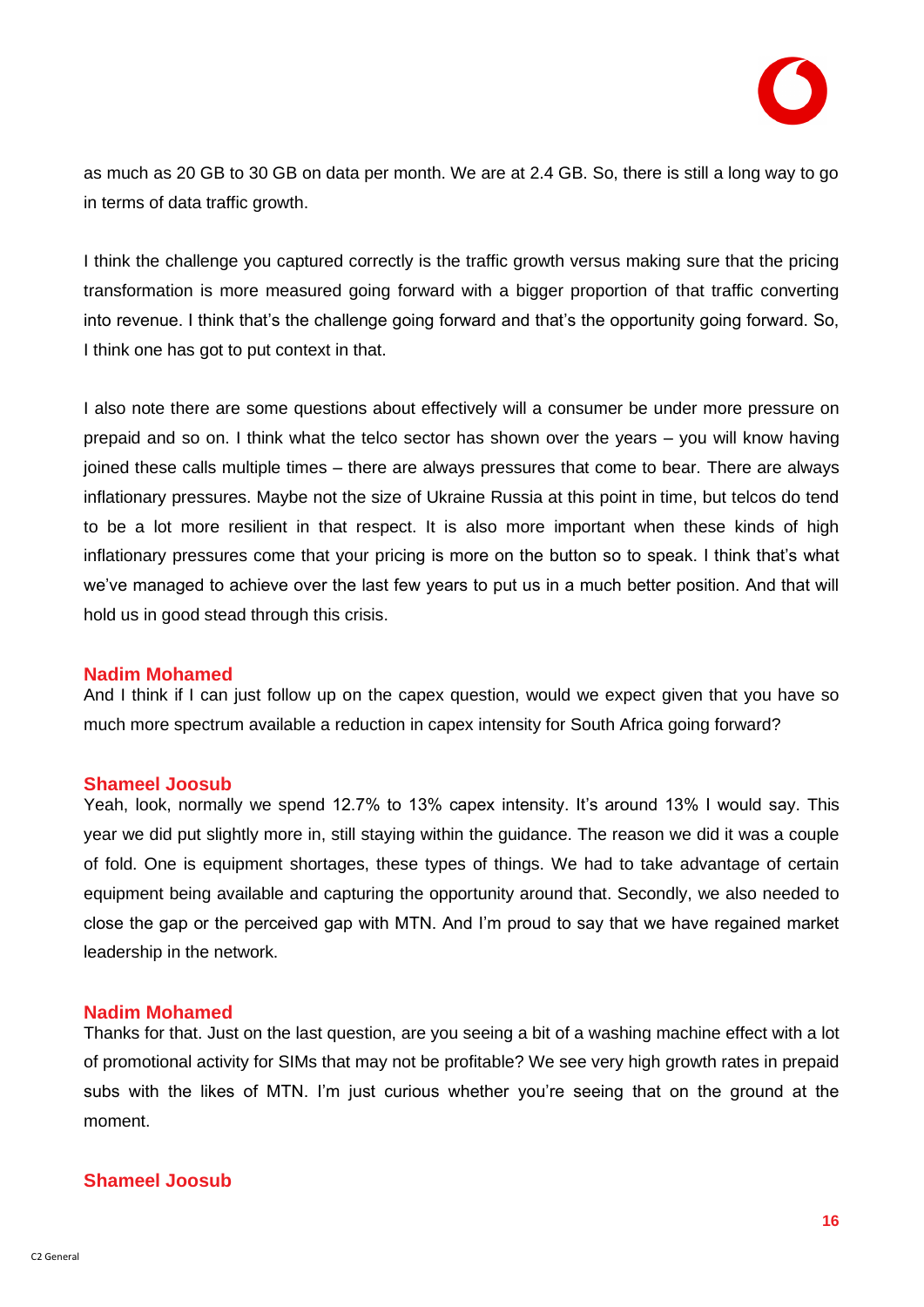

Look, to be honest with you, it's a feature of the South African market that there is a little bit of a washing machine effect. You will remember me always saying to you, look at the active one month customer growth. That's what we tend to focus on, and that's growing quite nicely. I think we look at the data customer growth and so on. I think that's where you're going to get more real customers from. Therefore, I wouldn't put a huge emphasis on quarterly prepaid numbers specifically. I would rather look at the active base, because there is a little bit of a washing machine effect. And as some operators are nearing year end you do find some who step up their numbers towards year end. You can do your own calculations who that is. It has been traditionally there for years.

#### **Nadim Mohamed**

Excellent. Thank you so much, Shameel.

**Shameel Joosub**  They have a very big quarter in the quarter that counts towards bonuses.

#### **Nadim Mohamed**

Excellent. Thank you so much, Shameel. I really appreciate that colour.

#### **Operator**

Our next question is from Jonathan Kennedy-Good of JP Morgan. Please go ahead.

## **Jonathan Kennedy-Good**

Good afternoon. I just have a few questions on the guidance. I obviously noted you are moving to EBITDA instead of EBIT, and I was just wondering. I think previously you included the proportionate share from Safaricom in that EBIT guidance. Is that included in this EBITDA guidance going forward? And also, I just wanted to try and understand whether the guidance may be back end loaded, just given the margin pressures we're seeing in South Africa with some of the costs coming through on security, energy, potentially going forward employee costs. I would like to get your sense of whether we should expect South Africa to remain below 40% in the short run.

#### **Raisibe Morathi**

So, in terms of the new revised guidance of EBITDA, it does not include Safaricom. Safaricom will still be accounted for as an associate. However, the read of its contribution will come from its guidance. Safaricom always issues a guidance on EBIT, so the idea is to take us there. It is helpful to give a context of the change in the guidance to go back to what we were before we acquired Safaricom. When we acquired Safaricom, we moved from EBITDA as guidance to operating profit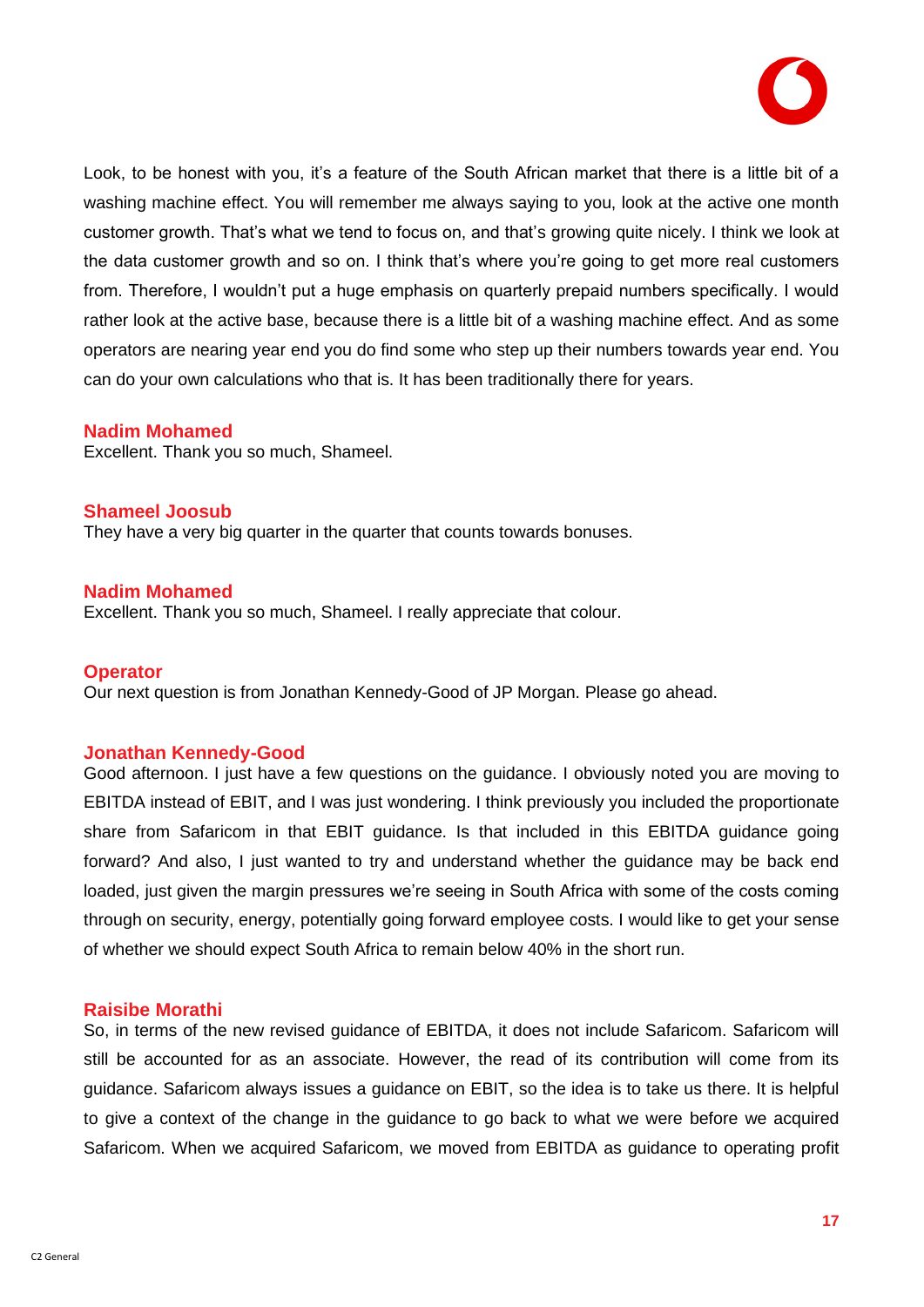

because of the weight of Safaricom in our [unclear]. And now with Egypt coming in, Safaricom's contribution is less weighty. It will be a single digit.

So, in terms of the South African margin at 40%, this is expected to be maintained at similar levels, noting that in the 38% that we have pointed out there was a pick-up in publicity costs and technology costs. And we expect those to run rate at a normalised level. Part of that increase was as a result of the base being lower because during COVID the publicity was a little bit light. But in terms of the technology, it was just giving a bit more support to maintain our network, so we expect that normalisation to then allow us to start seeing the margin going back to levels of closer to 40%. So, it is maintainable at 40%, all supported by the mix of the newer businesses at a higher margin than the GSM business.

#### **Shameel Joosub**

Just on the SA outlook, the SA part is growing off a very big base. And essentially to grow at 5% per year on both the revenue and EBITDA is tough. But I think what we've traditionally looked at is around about a mid-single-digit growth in EBITDA in the South African operations. I think don't put too much emphasis on the margin itself, because the businesses as we grow new businesses will have different margin profiles. So, if you grow financial services, it's going to be accretive to margin, but when you grow things like IoT, as an example, it will generate good EBITDA, but it will be at a lower margin. The same with cloud services and so on. I think one has to balance against that and rather look at the absolute EBITDA growth.

#### **Jonathan Kennedy-Good**

Great. Thanks for the clarification. Thank you.

#### **Shameel Joosub**

The other big thing just to always remember when you're looking at the South African numbers is you must always take into account the devices. When you compare it to margins across the world, you must remove the devices and rather calculate the EBITDA off the service revenues. Most countries don't have the quantum of device sales that South Africa does, including MTN. [Break in audio].

#### **Operator**

Ladies and gentlemen, we have been re-joined by the Vodacom team. Sir, please go ahead.

#### **JP Davids**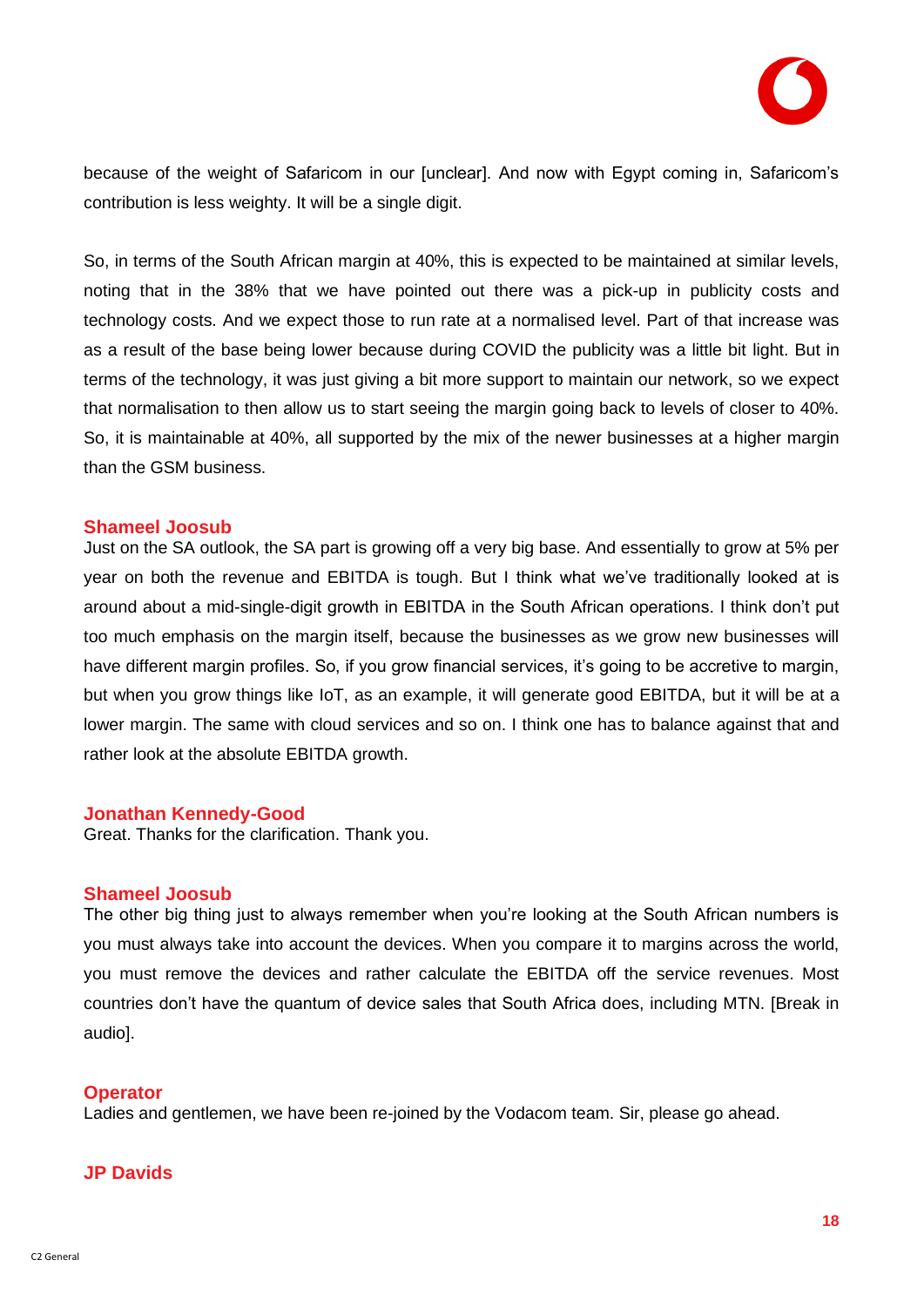

We were just through Jonathan's question, most of it. I think worth recapping the point on EBITDA growth. I think you were making the point on the service revenue margins. We will just round off on that.

#### **Shameel Joosub**

I was just saying always a good health check to do is remember South Africa locally and globally has a disproportionate amount of handset sales, which is also part of its strategic advantage. So effectively when you look at it, you must always look at the margin including handsets and excluding handsets. The margin would have come down this year because remember last year's handset sales were depressed because of COVID. So, you've had a recovery of that, so that would have put pressure on the margin as well. So always important to look at the margin with and without device sales, especially when you're doing local or global comparisons. Then you will see the margin is actually quite healthy.

#### **Operator**

Our next question is from Rohit Modi of Citi. Please go ahead.

#### **Rohit Modi**

Thank you for taking my questions. Most of them have been answered. Just two questions, mainly follow-ups. Firstly, on the pricing environment in South Africa if you can give more colour how is the pricing environment post COVID and post spectrum auction. Do you still see pressure to reduce data prices? And what level of data prices do you think you can see a saturation in terms of elasticity where you don't see data revenue growing in line with the price levels reducing? Secondly, on the cost side in South Africa again. I think one of your peers have already highlighted load shedding being one of the key concerns in the near future. Do you expect any margin pressure from that side in SA in the near term?

#### **Shameel Joosub**

Let me start with the second one on load shedding. I think it's deeply frustrating to be honest with you because we're having to spend capex on things that we wouldn't have had to spend capex on before. So, ploughing money into batteries, as an example, is a big issue for us. I think over the last two years we've spent R1.7 billion on batteries. It is a big issue for us in terms of ploughing money into batteries. Now, the positive about it is when the power goes off, people need data. So, then they basically go to their phones, so you do see an uplift in data utilisation during these times.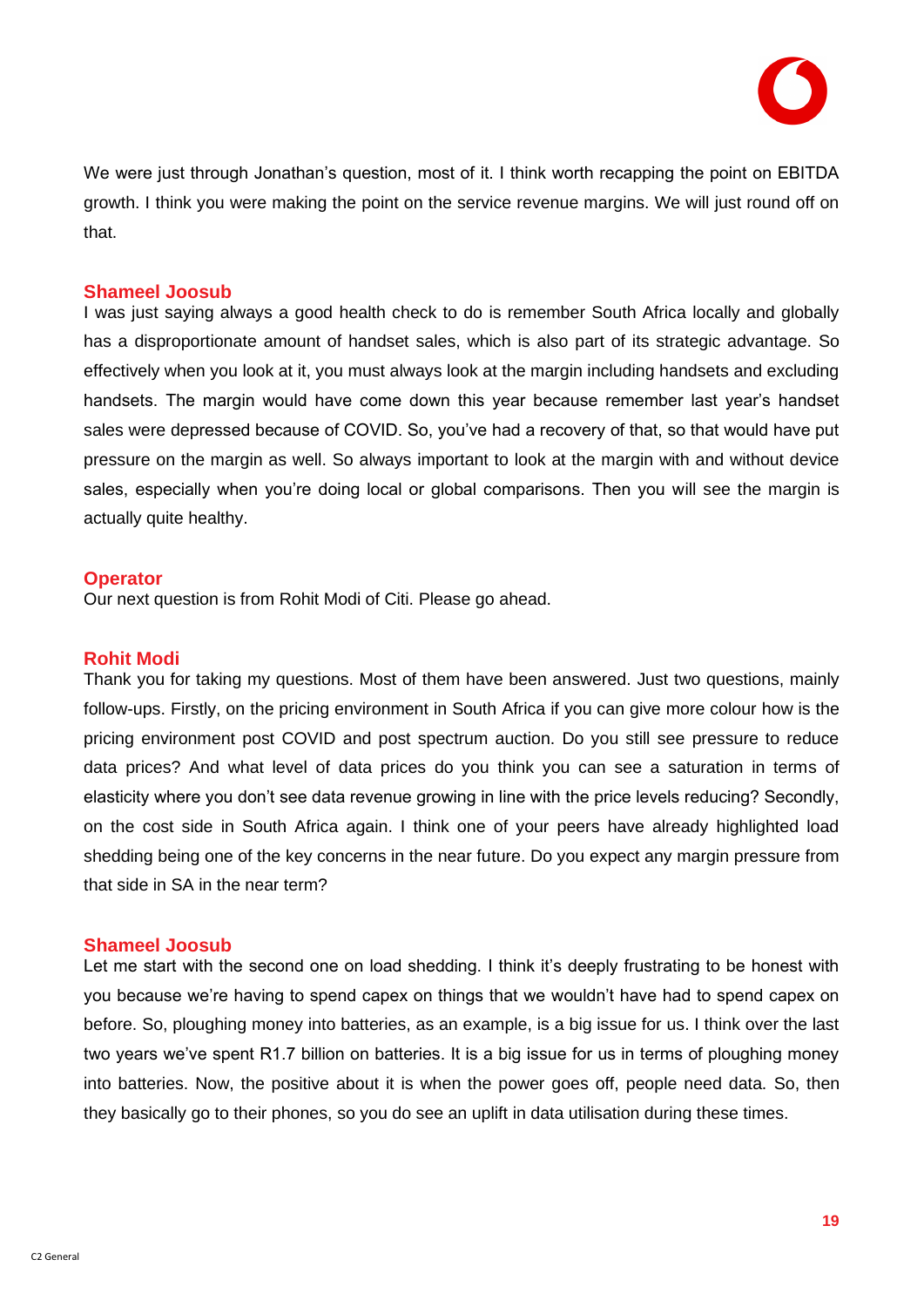

That said, you land up with situations where you're now having to deploy a lot of batteries. Batteries are getting stolen. Now what we have to do is go to armed response in terms of all the sites. And we've now made the call to do it because we've seen very positive impacts and a business case where it is positive in terms of paying for security versus theft. So, these are the types of things, besides the disruption that gets cased. It's deeply frustrating.

The bigger issue is that it's holding South African back in terms of having power resilience and so on. It's going to be one of the features of the TowerCo as well, how we can create better power resiliency going forward and looking at shared power solutions that we can provide for our own sites. That's where we're considering.

In terms of pricing, the pricing in South Africa is nothing overly aggressive. There is the normal jockeying for position that's always been there. I think the difference now is that we're more in the hunt. The two big players compared to the smaller players, that price gap that existed is gone. So, I think that does bode well for the future because your gaps are not as big. That said, you will still have customers optimising within your products and moving from monthly products to weekly products, those types of things.

What we're trying to dos is we're putting a big focus on what we call active day management to try and make sure that we can get the customer to use us for more. If a customer is using us for 20 days a month, they are using somebody else for ten days. How do we get them to do it? That's where we're dialling up the CVM tools to be able to be able to do it. That's where the super app and these things come into play as well. It's not just for basically being able to do financial services and e-com. It's about building a relationship with the customer so that the customer comes to you every day of the week so to speak. And that's where the behavioural loyalty comes in. That's where the use of CVM and big data also plays a big part.

#### **Operator**

Our next question is from Madhvendra Singh of HSBC. Please go ahead.

#### **Madhvendra Singh**

Hi. Thanks for taking my question. Just a couple of short ones. Following up on the competitive behaviour in South Africa, I'm just wondering across the portfolio if there are any markets where you are seeing higher competition or competitive intensity getting worse. And secondly, in terms of your ability to price in most markets, I'm just wondering whether you have seen any changes there. Have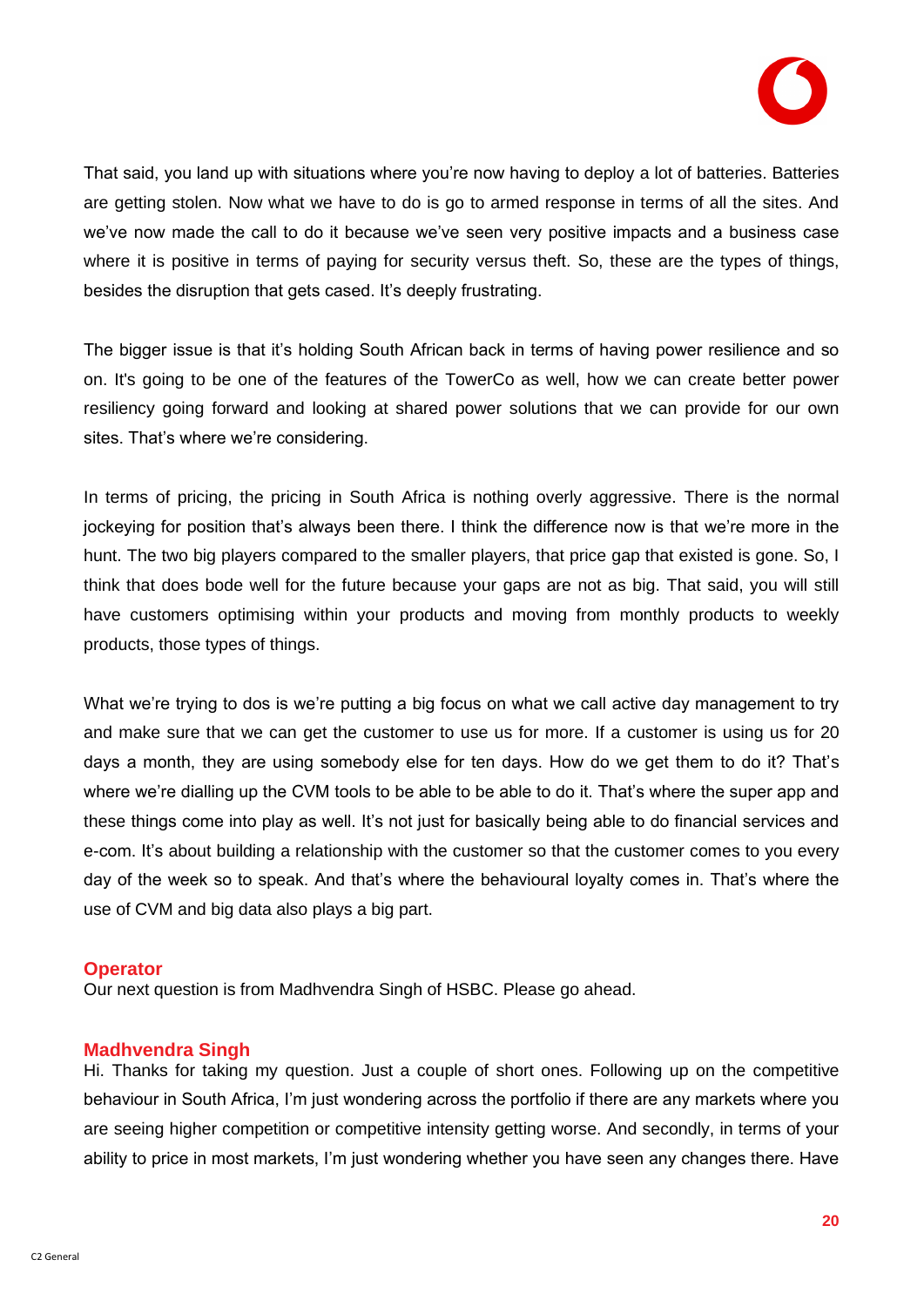

you improved your ability to price if needed to do so, especially in markets where significant FX pressure can be seen such as Egypt where we recently saw depreciation? Do you have ability to increase prices in these markets? Thank you.

#### **Shameel Joosub**

Look, we always have competition in markets where you have to keep monitoring your prices. A few months ago, I personally did a country by country review of all the pricing and our competitiveness and what our pricing methodology is and so on. And we made certain changes. To give an example, we've changed prices in Mozambique, where although we were growing strongly, we felt that the gap between us and competition was widening in terms of some of the moves that they made, and therefore we decided to drop prices.

Now, when we do that, you have to wait for the elasticity to come. You would see in the fourth quarter that would have impacted some of the international markets' performance because we decided to do it. And through the year we've done quite a few. We fixed the pricing in Lesotho. We fixed from per minute to per second, so all of these types of things. So, you do it in the normal course of business. Sometimes it does create pressure points during that time whilst you are waiting for the elasticity. But for us that's what we call business as usual.

I think the one that we were worried about, in Tanzania the data prices were going too low. And I think the implementation of the pricing floor is hugely beneficial from the perspective that it will help the market to have a healthier outlook, and also be able to recover on pricing, because when there are pricing floors, the traffic versus the rate decline is more in tune. So, you can then see more of that coming through directly into revenue. So, ideally you want pricing floors everywhere if you can get it.

#### **Raisibe Morathi**

Then in terms of the FX pressures, we are operating in emerging markets. There are FX issues across every market in one way or another. You would see the swing in the first half versus the second half. Whilst many of these currencies are somewhat constrained by the fact that the liquidity is limited, they are high import economies, sometimes the movements are also because the Rand can also be quite volatile.

But what we are seeing here is you can't always make up for that with the pricing because obviously the currencies can change fairly rapidly. And the two are driven by completely different factors. The